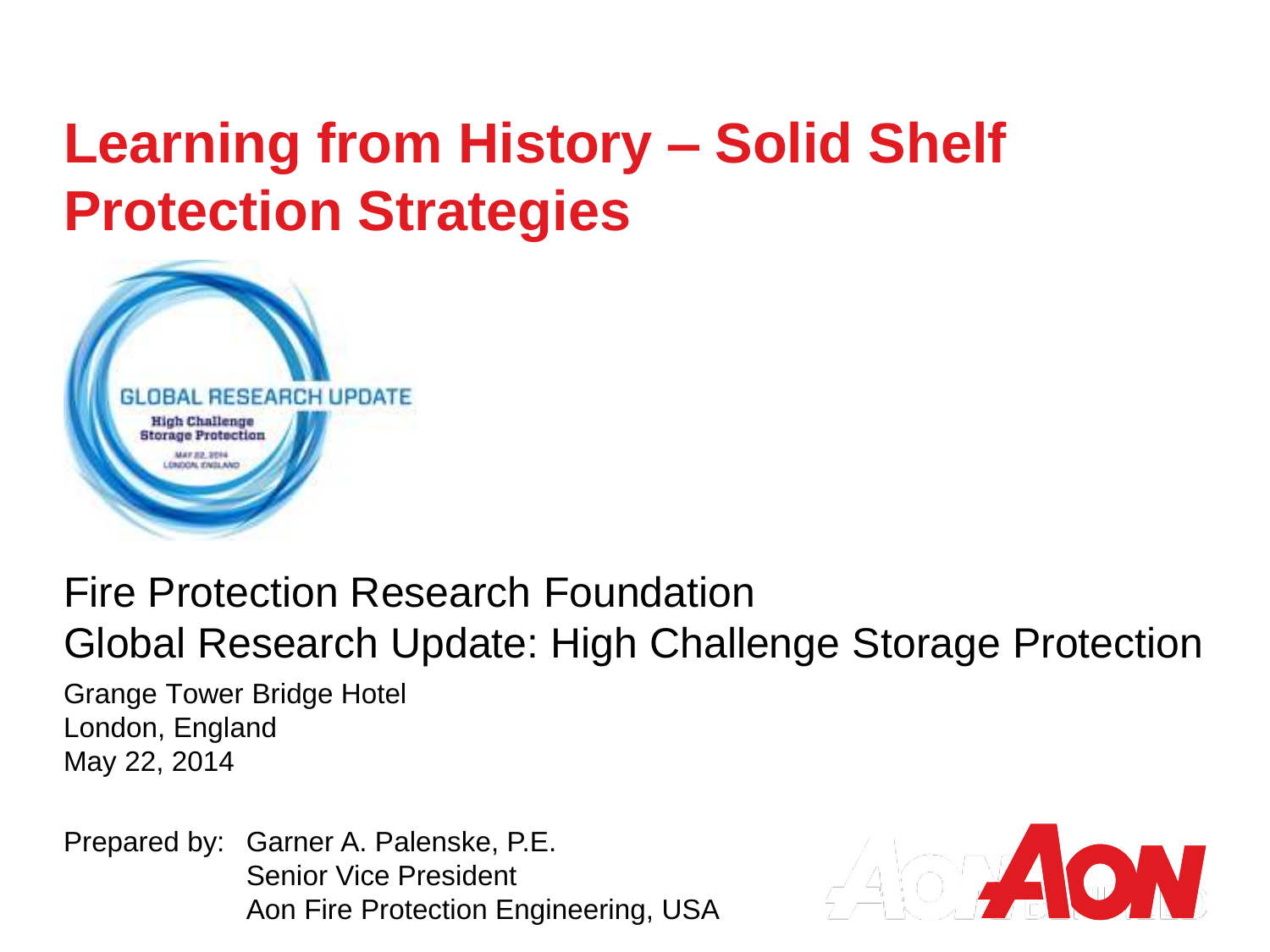#### Convergence of Historic Research and Current Technology



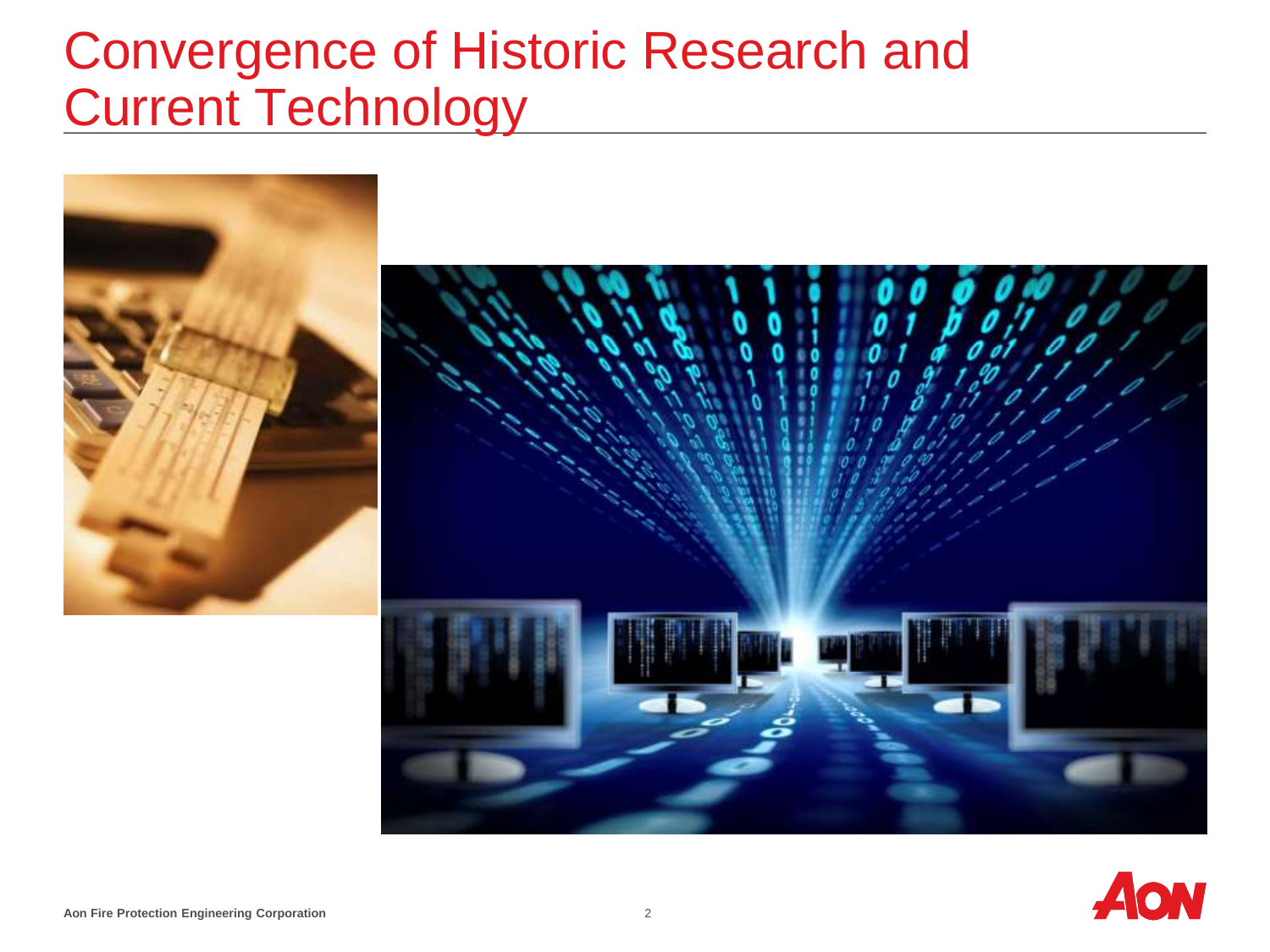### Example

- **Standard for the Installation of** Sprinkler Systems, NFPA 13, published by the National Fire Protection Association
- Requirements from 1896 until recent times
- NFPA 13 committee to substantiate the requirements with scientific method
- **Funding challenges**
- **Example 1 Legacy testing used equipment that** is obsolete today



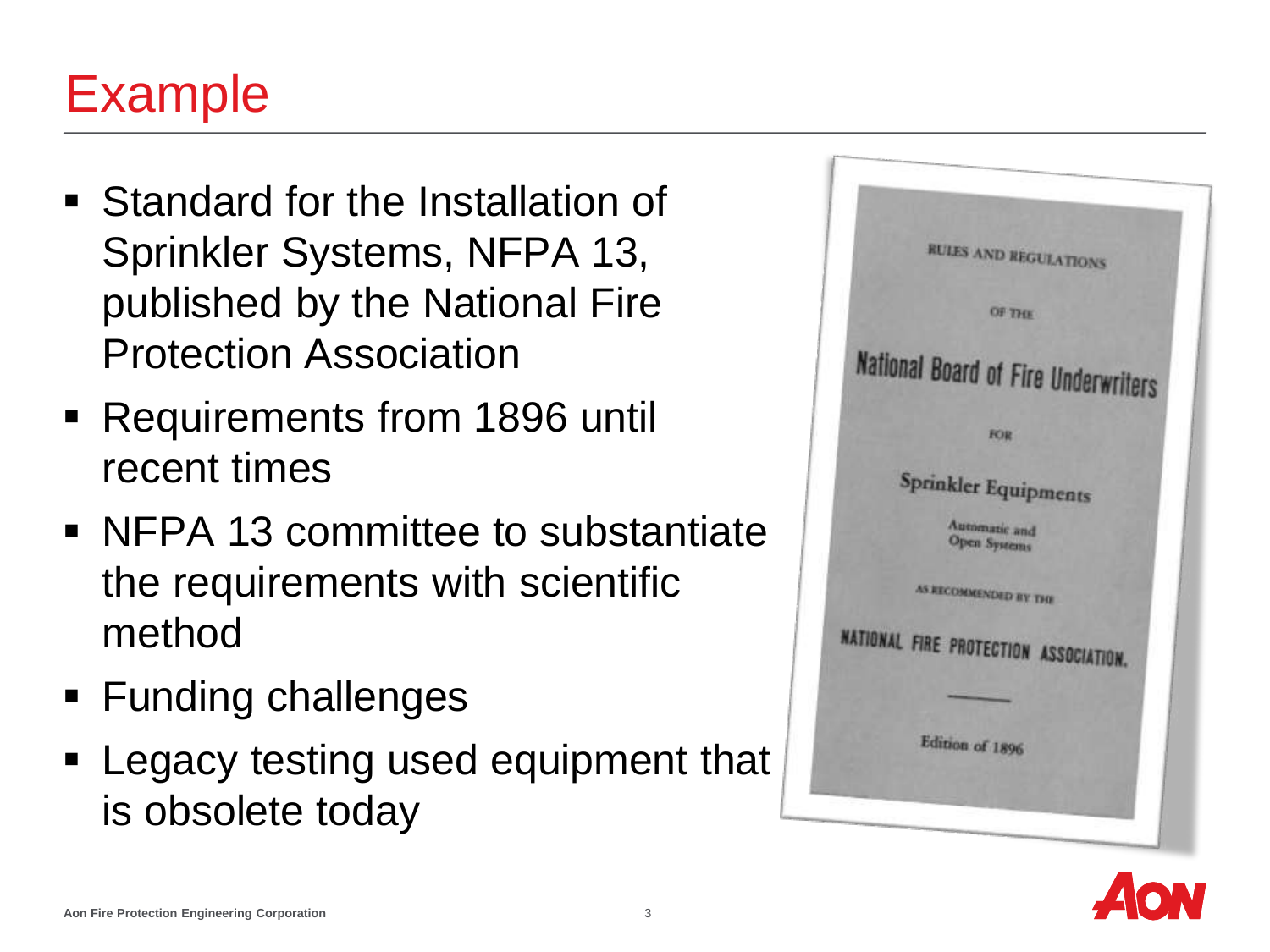## The Rise of Modern Warehousing

Golden Age of Capitalism (1945-1970)

- **High worldwide economic growth**
- Metamorphosis of warehousing
- More products, more storage facilities, and more efficient, effective means of storing and retrieving products.
- "Maximize the cube"
- Mega-warehouses Larger fire risk than the previous facilities due large size and high bay storage.



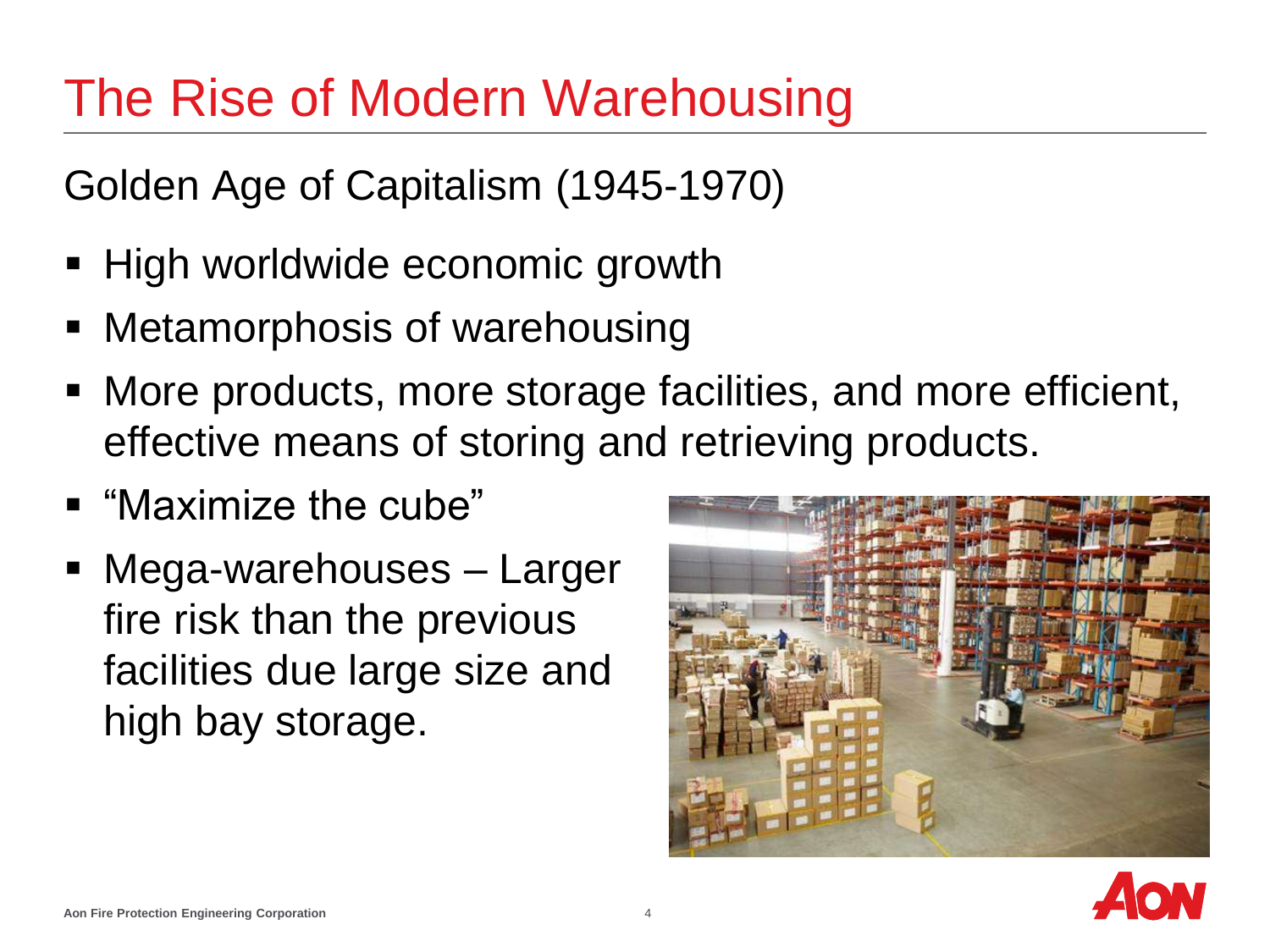## Fire History Examples

Cheapside Street Whisky Bond Fire (Glasgow) – March 1960 is Britain's worst peacetime fire services disaster

- Over a million gallons of whisky and rum stored
- Neighboring buildings were engulfed
- **Nineteen fire service members died**



Photograph complements of the BBC

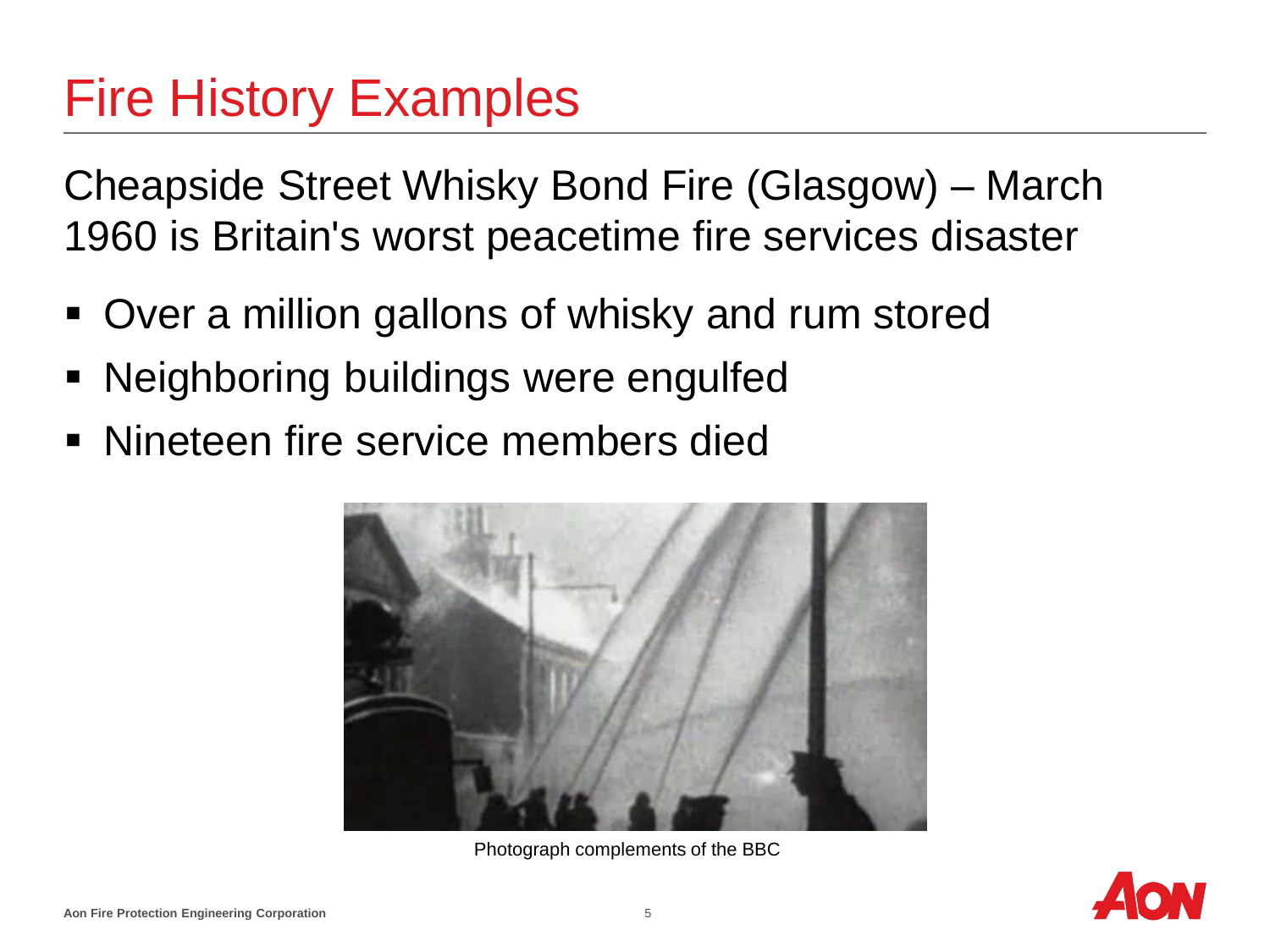## Fire History Examples (Continued)

- **James Watt Street Whiskey** Fire (Glasgow) – November 1968, when 22 people lost their lives
- 36 Roland Street Charlestown (Boston, MA USA) 1966 – Paper warehouse fire £894,615 loss



Photograph courtesy of the Glasgow Fire Journal

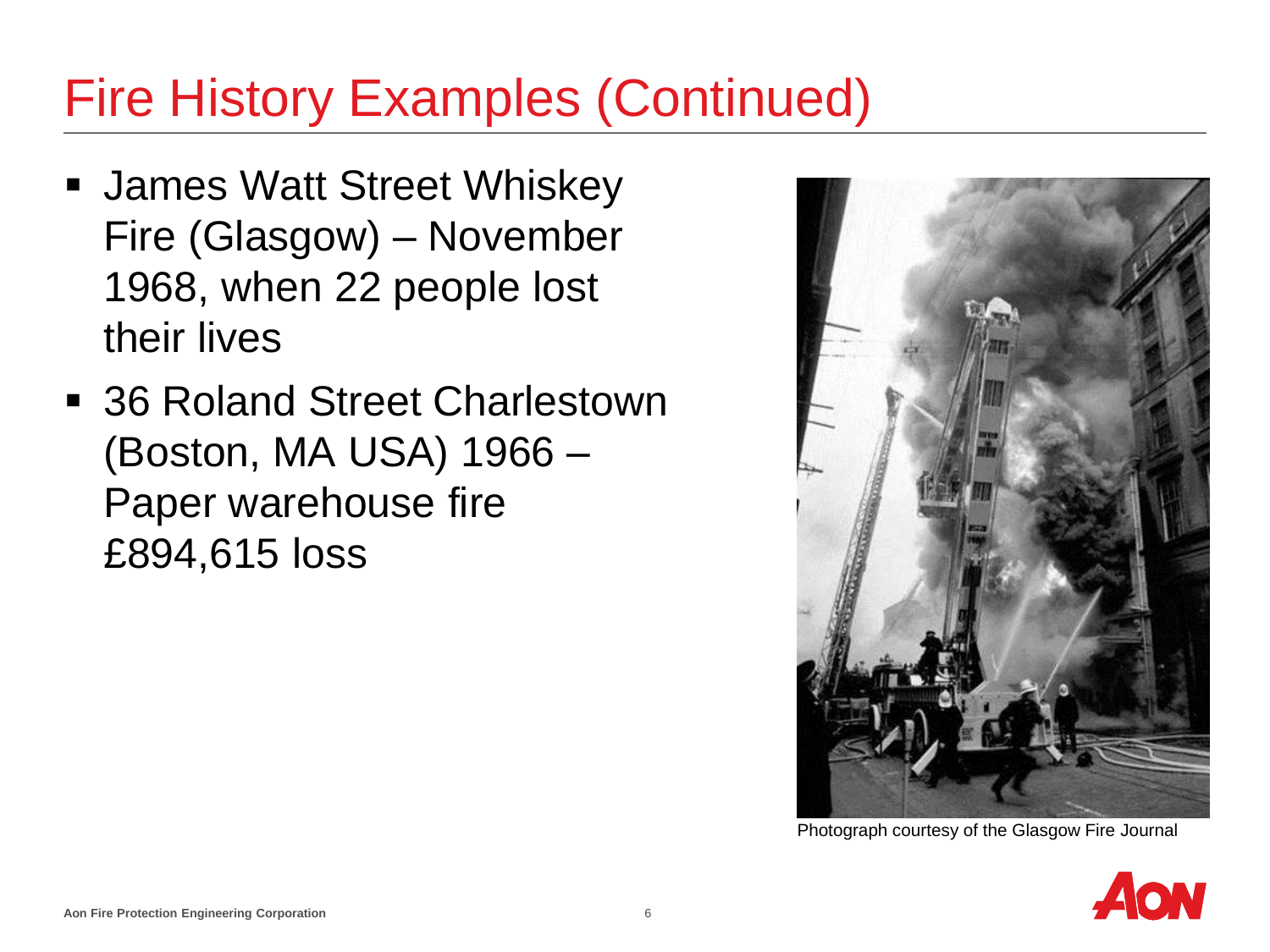## Result



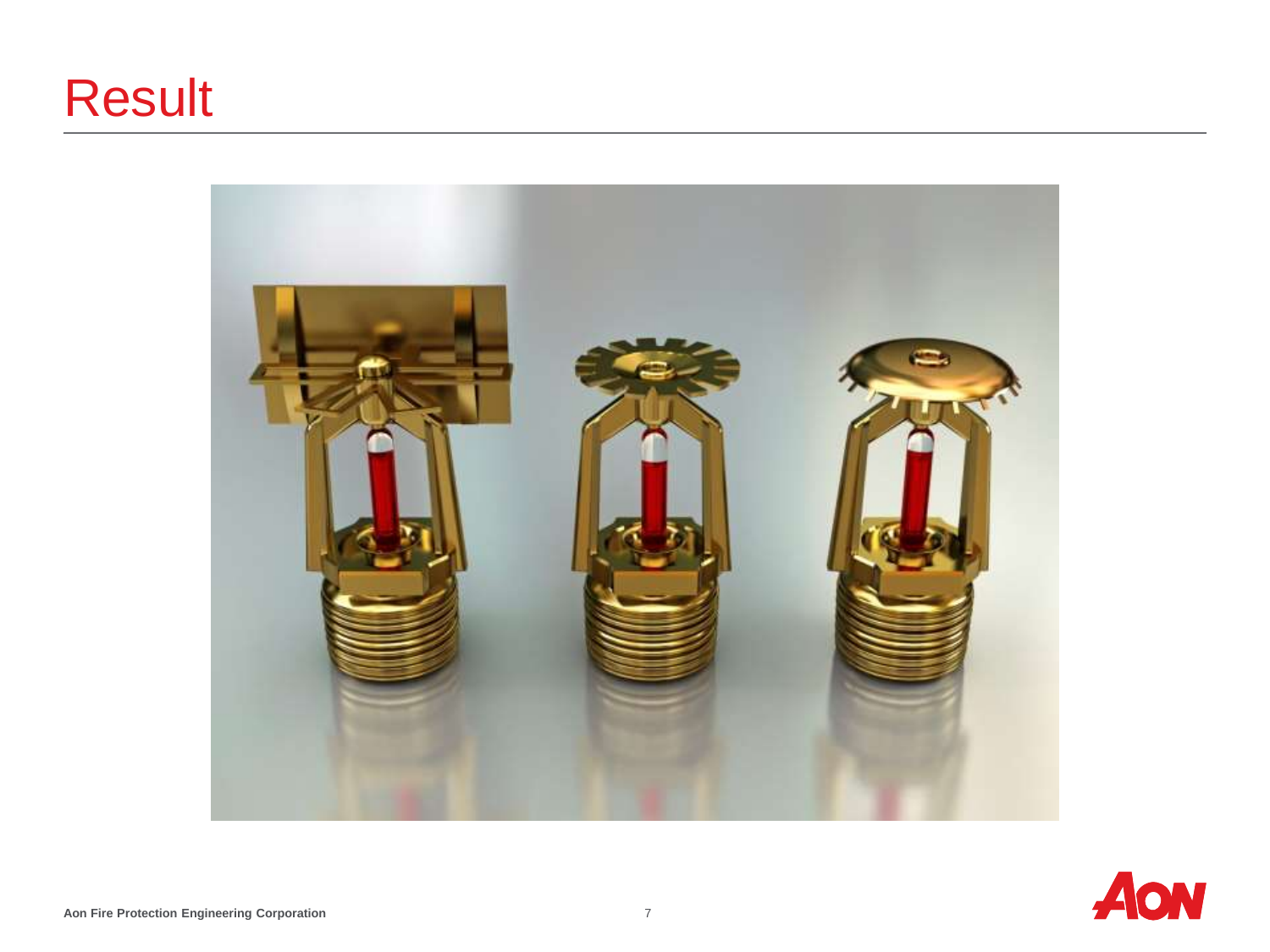## Rack Storage Fire Protection Committee

- August 1967 the Rack Storage Fire Protection Committee (RSFP) was formed
- Largest, most ambitious fire test program ever Over 190 full and small scale tests, 1968-1975
- Budget £141,946 (£775,333 in 2014 GBP)
- **Included representatives of the fire insurance interests,** rack manufacturers, and fire protection equipment manufactures
- RSFP committee transmitted information to the NFPA committee for use in standard making

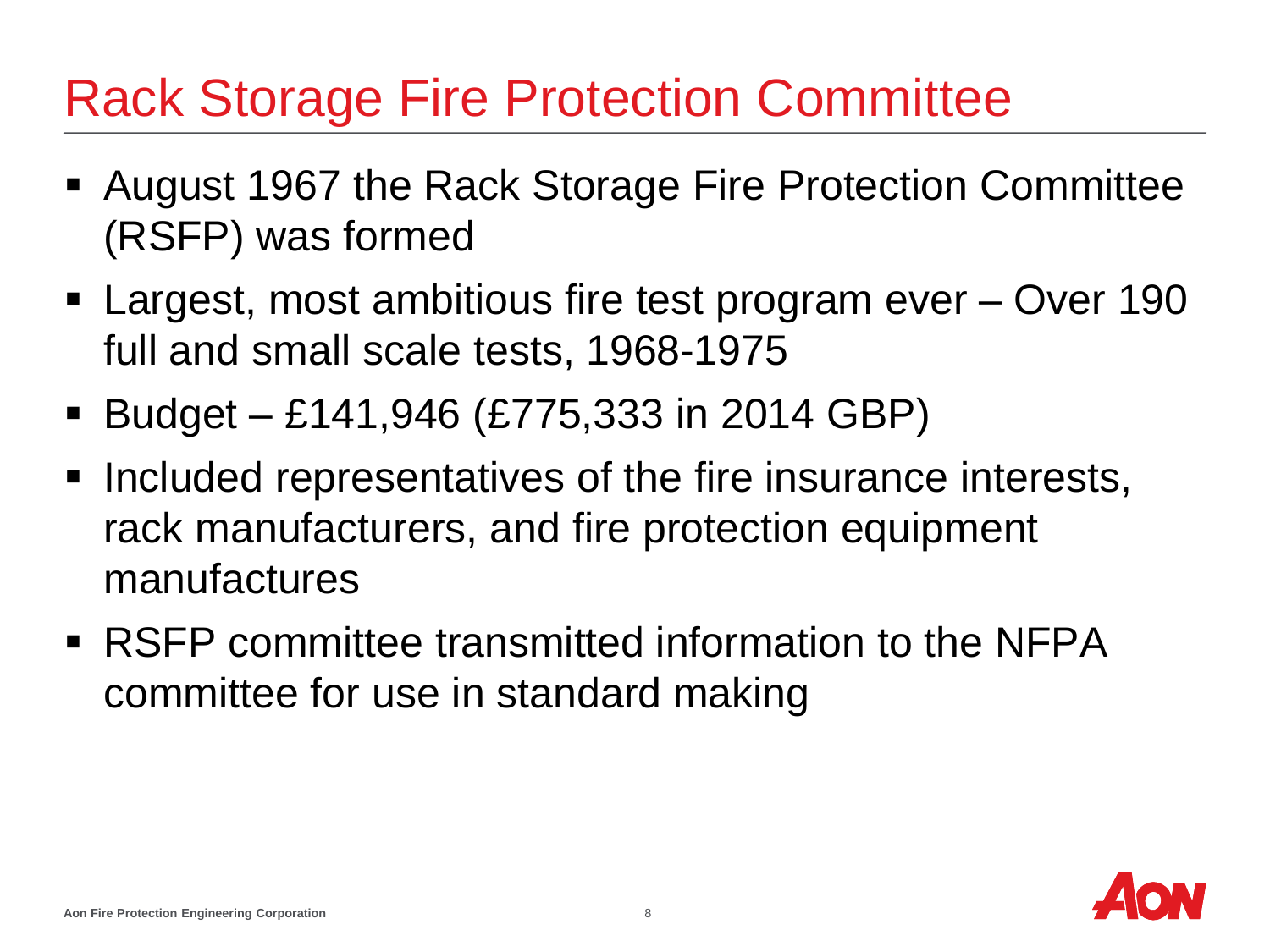Purpose

 To eliminate the widening gap between material handling and storage methods and existing fire protection technology.

**Objective** 

 To obtain, by means of fire tests, data, which could form the basis for development of fire protection standards for rack storage.

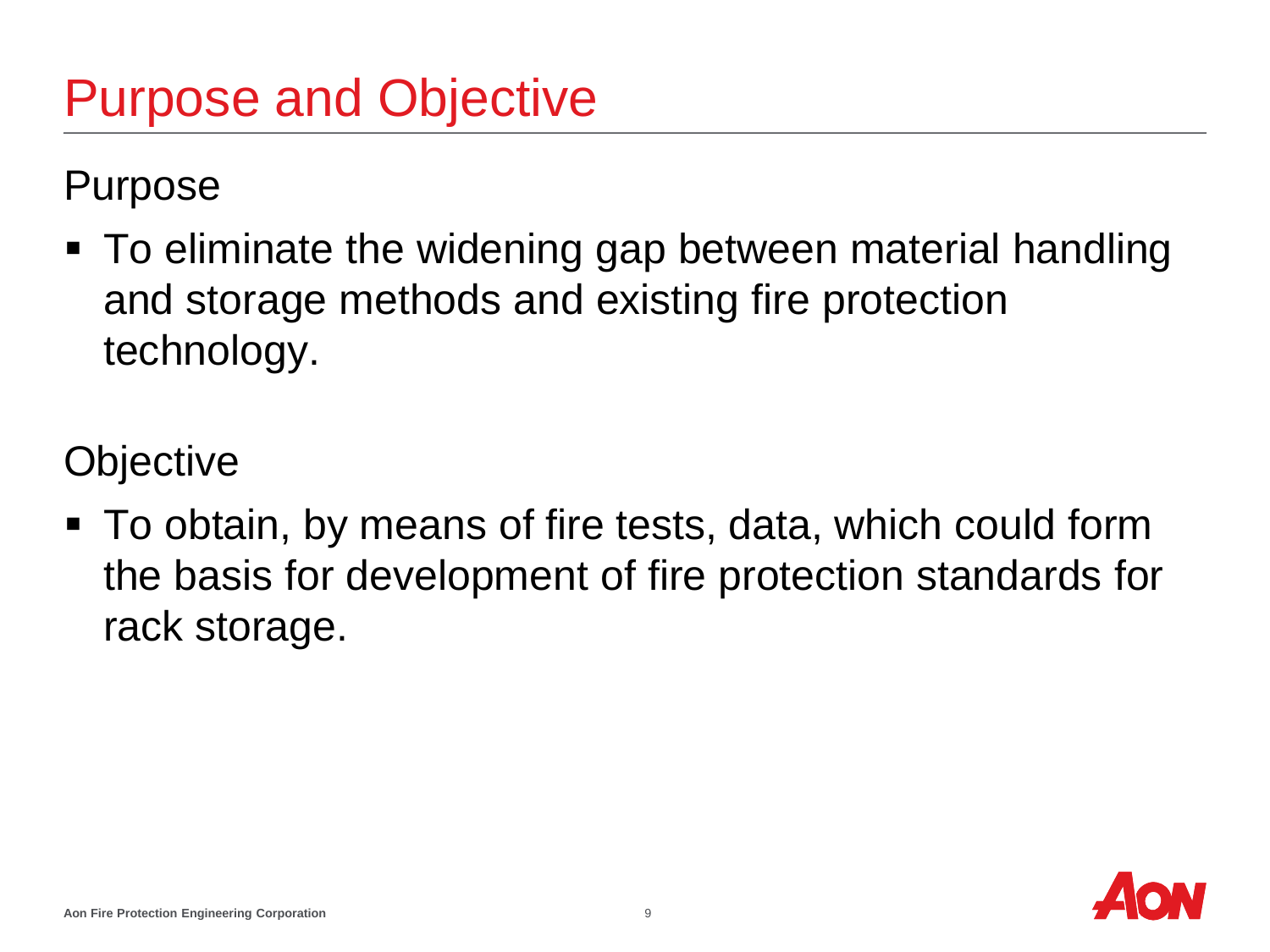# Project Approach

Three Subdivisions of Variables

- Storage Arrangement Type of racks, aisle spacing, flue spaces, etc.
- Unit Load Commodity and packaging
- Level of Protection Sprinkler type, design density, and placement

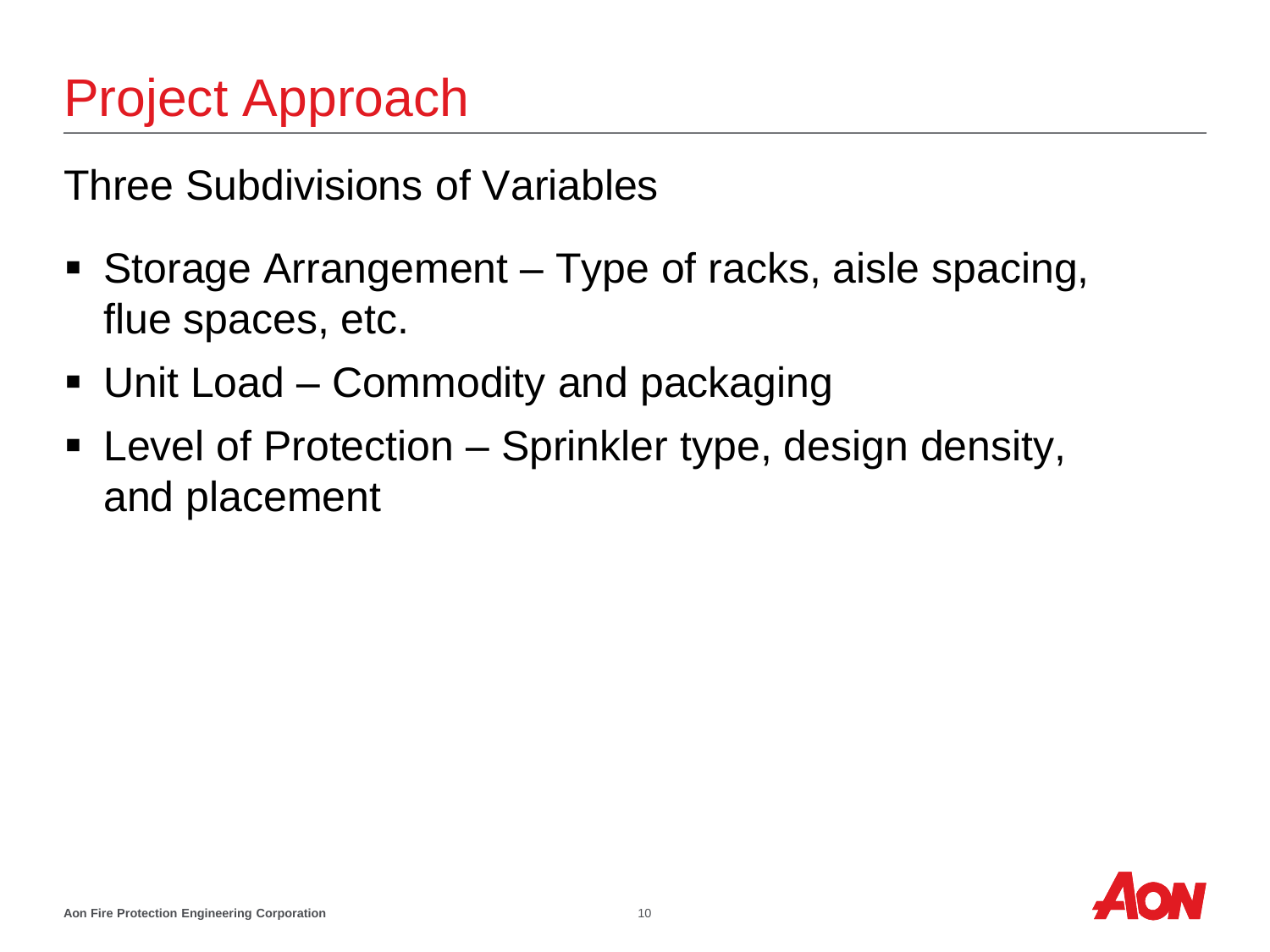## Storage Arrangement

- Storage height, aisle width, rack configuration was selected based upon current practice
- Over 60 free burning tests
- Type of pallet, flue spaces, and vertical tier height
- **Test array** 
	- 2 pallets wide x 2 pallets long x 2 pallets high
- Pallet loads
	- 42 in x 42 in x 42 in
- Verification tests, 3 pallets high, were conducted with sprinklers designed to 0.30 gpm/sq. ft.

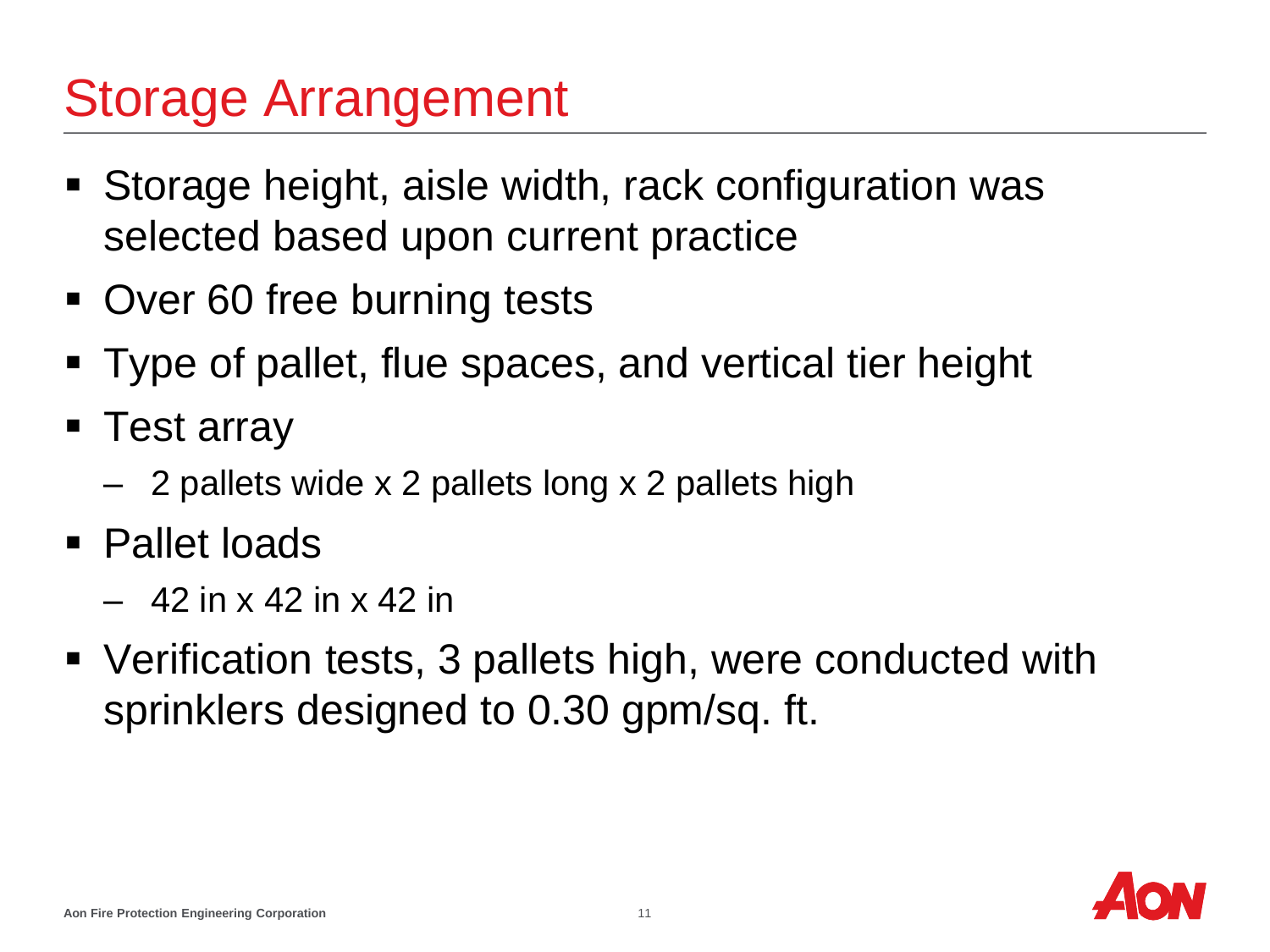## Test Results

**Test results indicated that** 6-inch flues between racks and 12-inch vertical separation between loads were most severe.



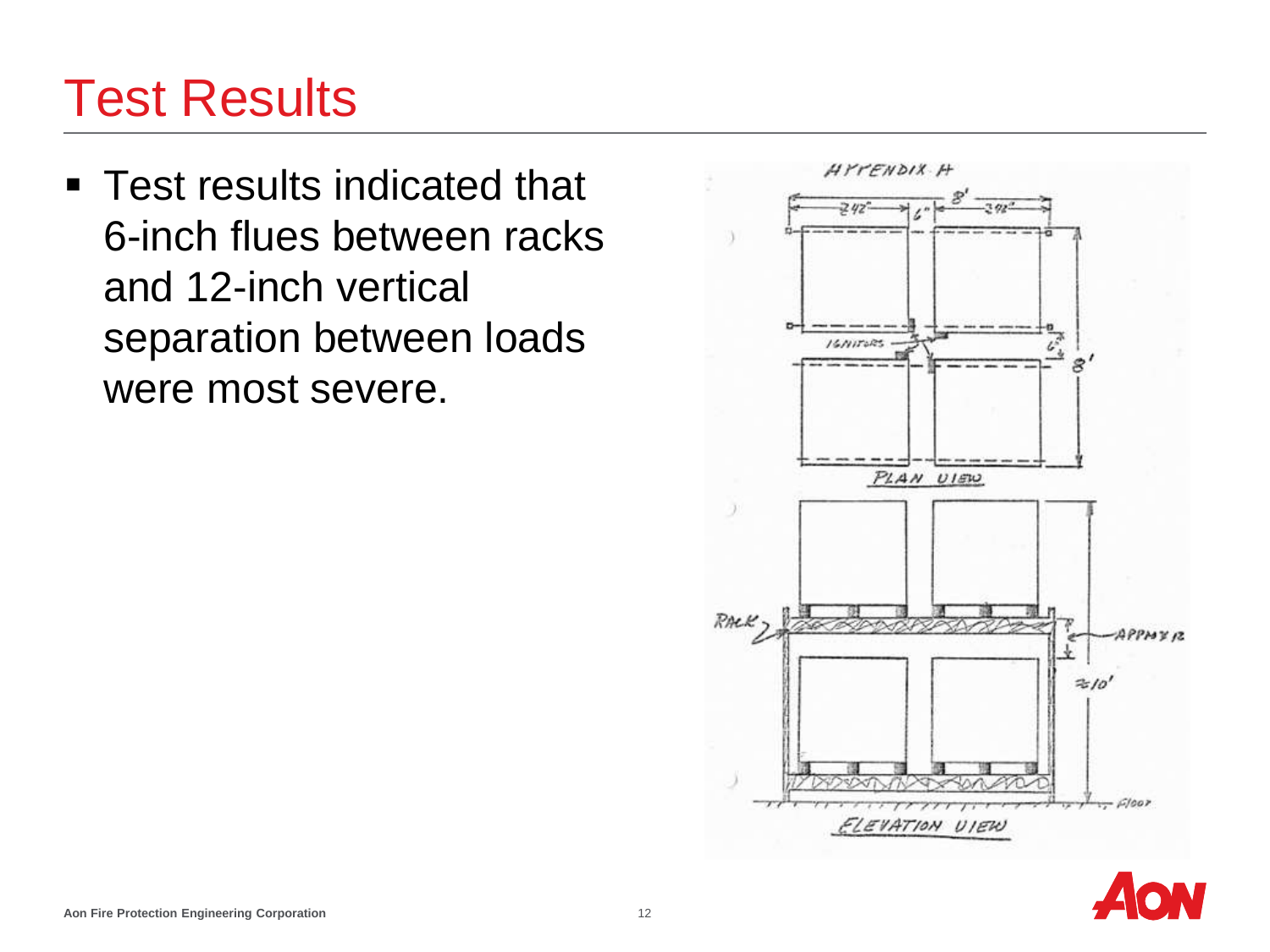# Unit Load – Commodity and Packaging

- 70 small-scale commodity tests
- **IDED** Identify a commodity which was representative of the broad range of combustibles found in a warehouse
- Readily available
- Inexpensive

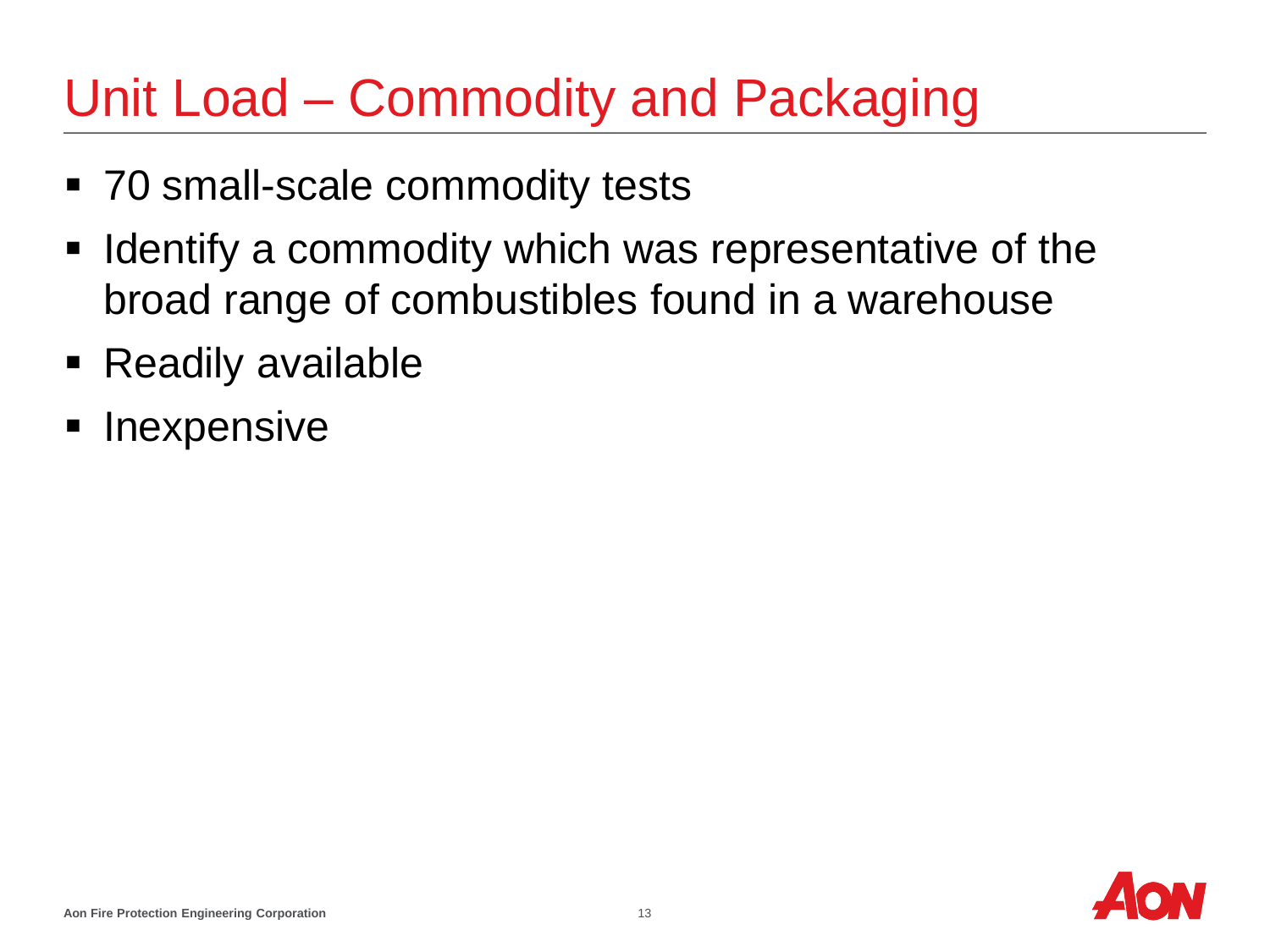## Unit Load – Commodity and Packaging (Continued)

- Double tri-wall carton, six layers of corrugated cardboard.
- Hallmark products (greeting cards, paper party favors, cups, plastic table flatware, etc.) – Tested in full scale and observed to be similar to real life burning characteristics of standard products found in a warehouse.
- Adding metal liner to the double tri-wall carton resulting in a commodity that closely resembled Hallmark products. This became the standard commodity.
- High-hazard materials Tires, plastics, flammable liquids, etc., were outside the scope of the series.

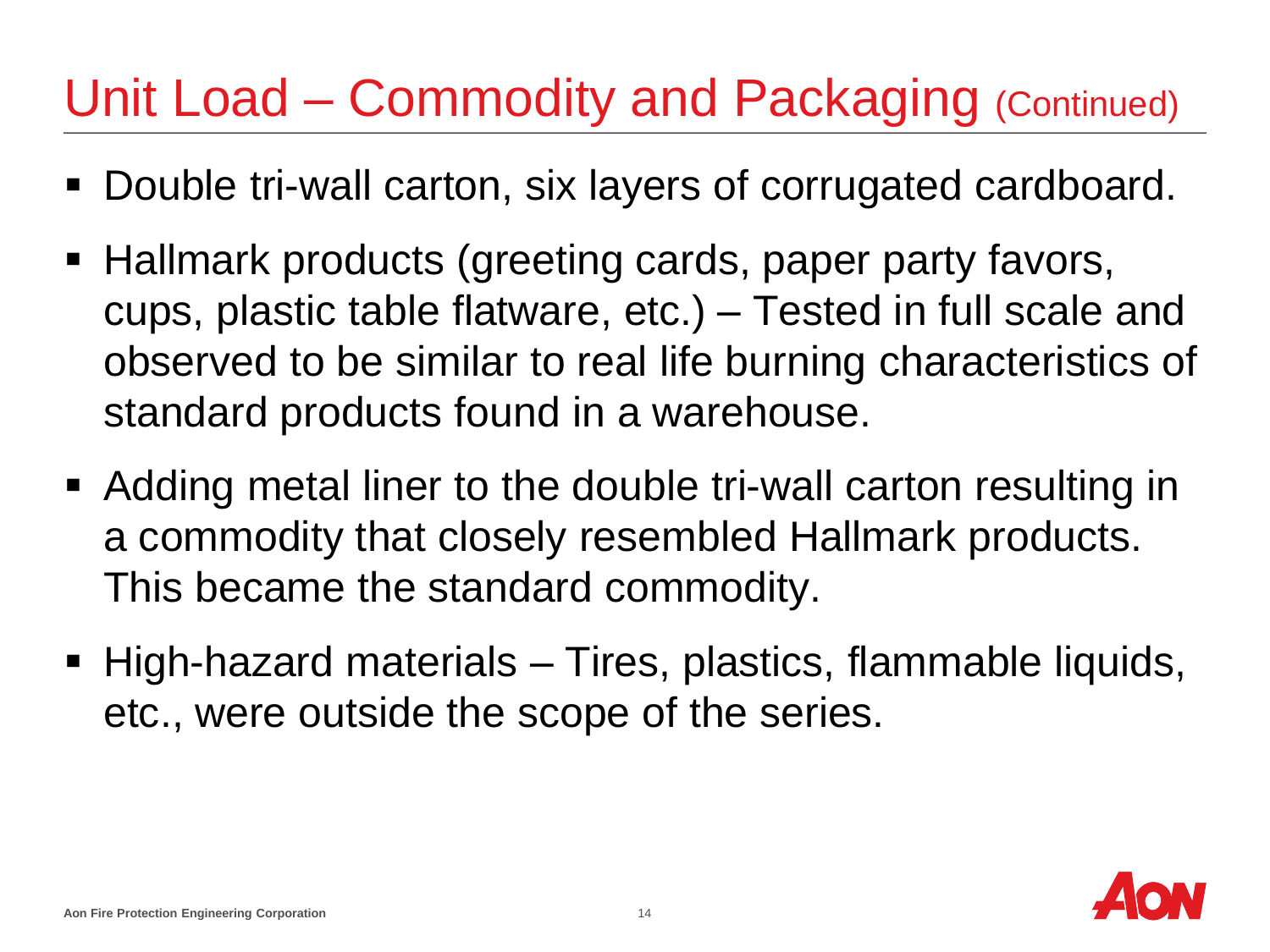Full-scale Testing

- Test Facility FM Global Research Center in West Gloucester, Rhode Island (old test center)
	- 200 ft. x 250 ft. (50,000 square feet)
- 60 full-scale tests Majority of the testing:
	- $\frac{1}{2}$ -inch orifice, 165 degree sprinklers
	- Design Density 0.30-0.45 gpm\sq. ft.
	- $-$  20 ft. storage height  $= 10$  ft. clearance
	- 4 or 8 ft. aisles
	- Standard commodity (Class II)
	- Approximately 4 tests (7%) with solid shelves

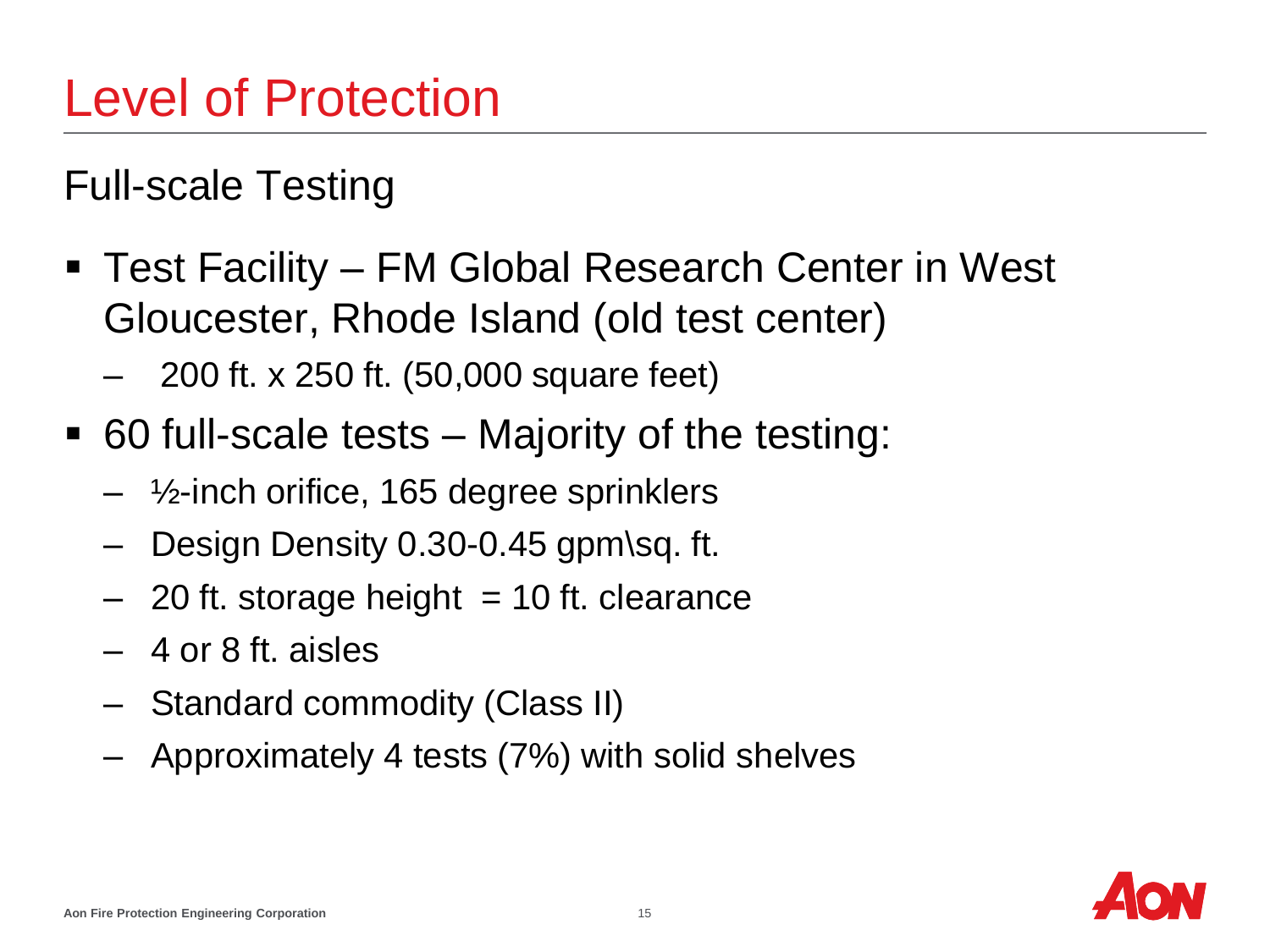Acceptance Criteria

- Test was considered acceptable if the fire did not:
	- Burn to the end of the ignition rack
	- Burn beyond the first row of cartons in the target arrays
	- Open sprinklers to the outside wall of the test facility

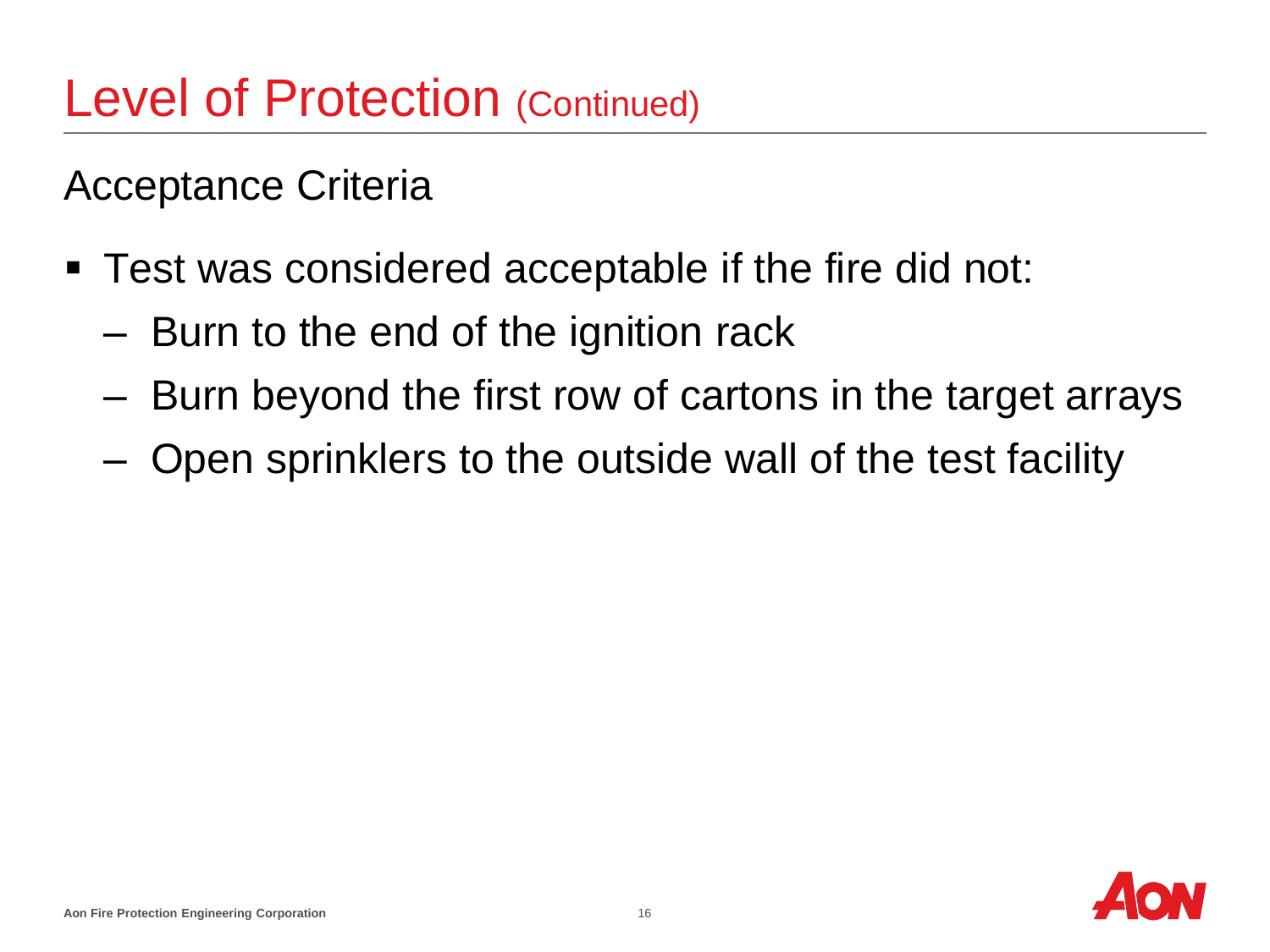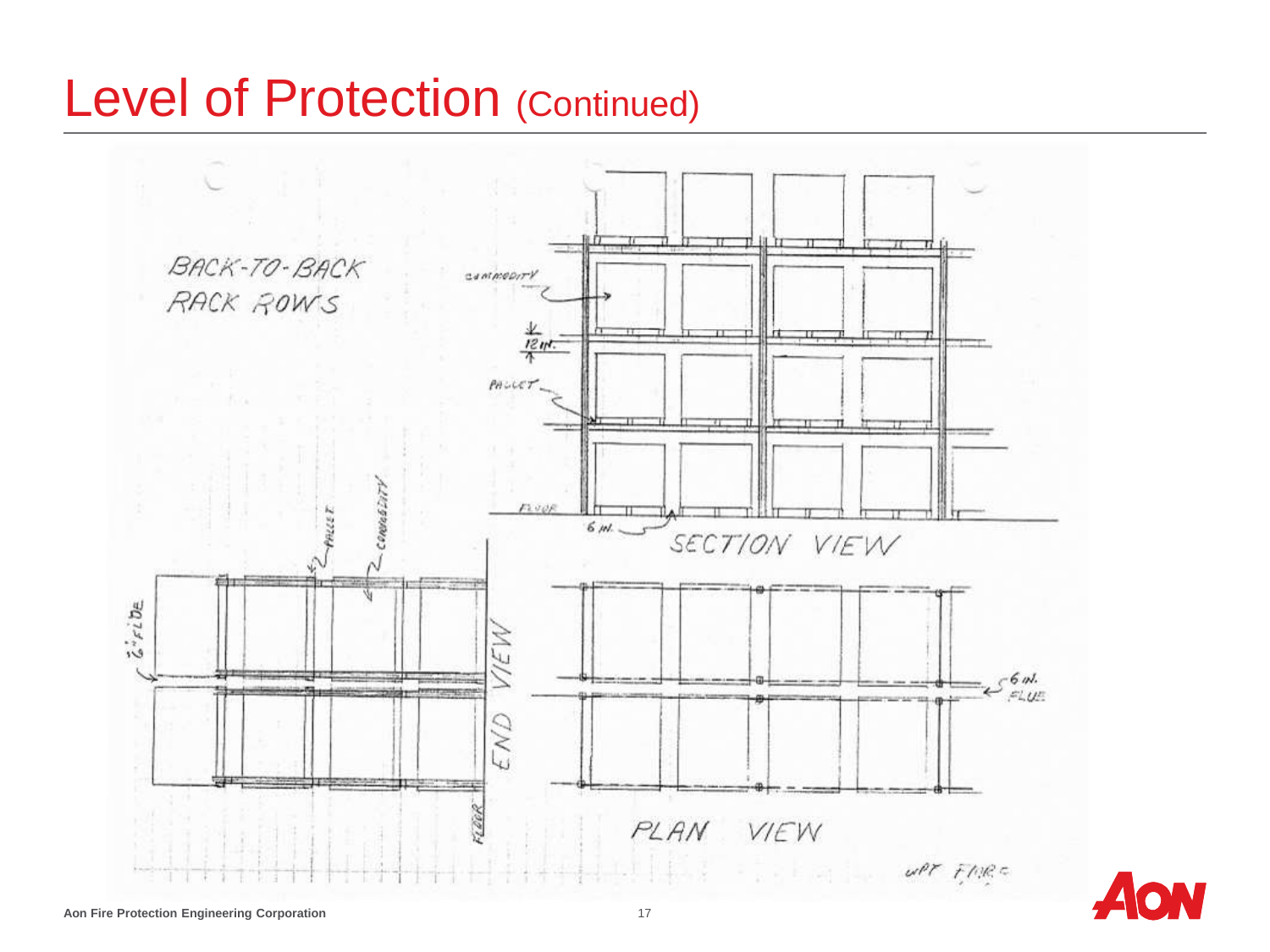Solid Shelf Testing

- Solid Shelf Testing Summary
	- Standard Commodity
	- 20 Ft Storage/30 Ft ceiling
	- 165 Degree F, ½-inch orifice sprinklers

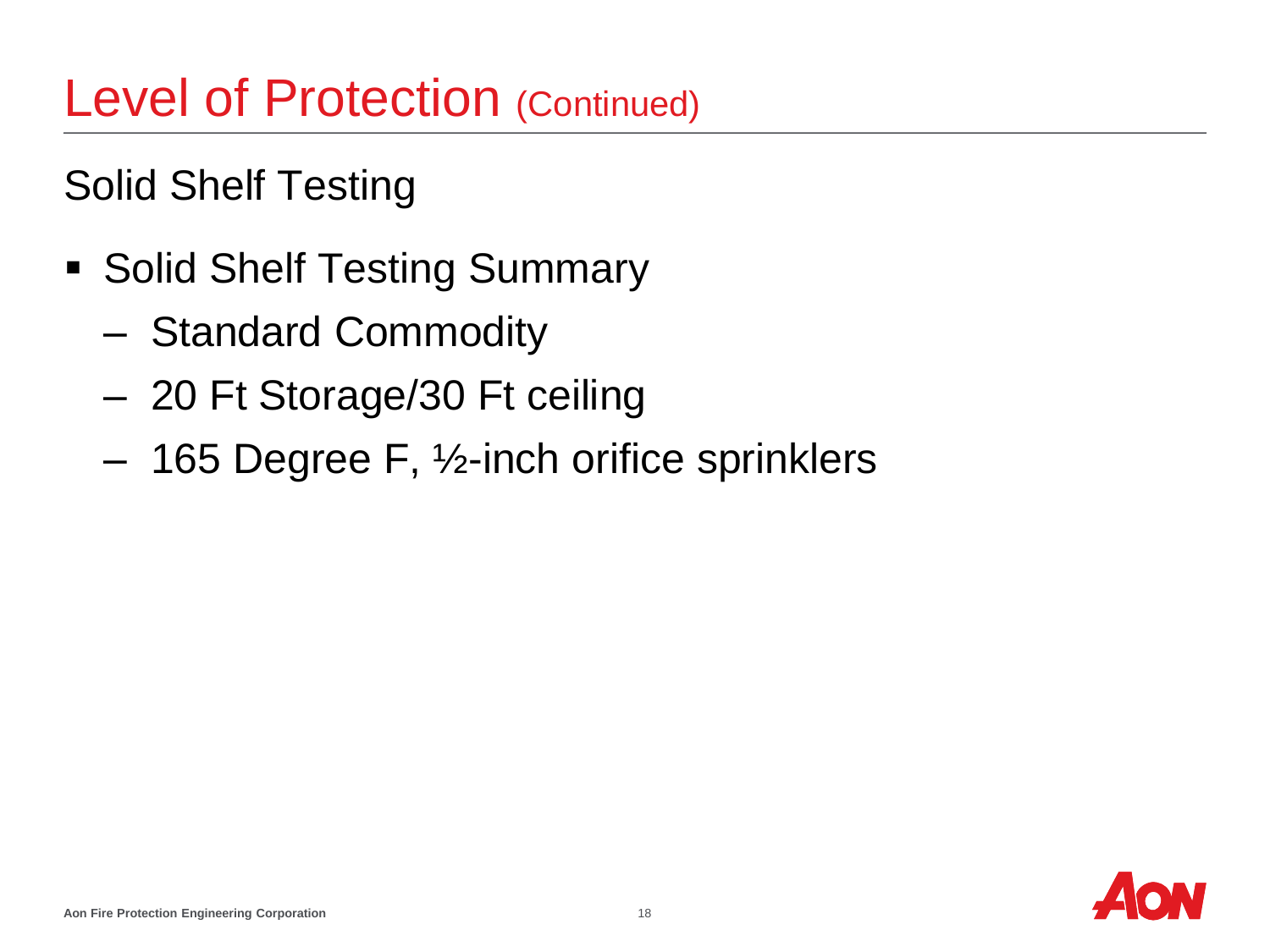| <b>Test</b><br>No.            | <b>Solid Shelf</b><br><b>Size</b> |                              | <b>Flue</b><br>Space (In) | <b>Sprinkler</b><br><b>Aisle</b><br><b>Density</b><br>(Ft)<br>(gpm\sq. ft) |                              |                                 |  | <b>First</b><br><b>Sprinkler</b><br><b>Activation</b> |
|-------------------------------|-----------------------------------|------------------------------|---------------------------|----------------------------------------------------------------------------|------------------------------|---------------------------------|--|-------------------------------------------------------|
| 98                            | $7.5$ ft x 24ft<br>180 sq. ft.    |                              | $\overline{0}$            | 8                                                                          |                              | Provided-0.30<br>Required-0.37  |  | 4:18                                                  |
| 66                            | <b>None</b>                       |                              | 6LT                       | 8                                                                          |                              | Provided-0.30<br>Required-0.37  |  | 3:11                                                  |
| <b>Test</b><br>N <sub>0</sub> | No.<br><b>Snrinklare</b>          | <b>Commodity</b><br>Concumod |                           | <b>Commodity</b><br>Concumed                                               | <b>Commodity</b><br>Concumed | <b>Max. Ceiling</b><br>Air Tamn |  | <b>Bar Joist</b><br><b>Staal Tamn</b>                 |

| Test<br>No. | NO.<br><b>Sprinklers</b><br><b>Operated</b> | <b>Consumed</b><br><b>Main Rack</b><br>(%) | Consumed  <br><b>East Target</b><br>(%) | <b>Consumed</b><br>West Target<br>(%) | Commodity   Commodity   Commodity   Max. Cening  <br><b>Air Temp</b> | Dar Joist<br><b>Steel Temp</b><br>(Degrees $F$ ) (Degrees $F$ ) |
|-------------|---------------------------------------------|--------------------------------------------|-----------------------------------------|---------------------------------------|----------------------------------------------------------------------|-----------------------------------------------------------------|
| 98          | 58                                          | 100                                        | 0                                       | 18                                    | 1140-1:56                                                            | 170                                                             |
| 66          | 48                                          | 55                                         | 0                                       |                                       | 1630-19:50                                                           | 180                                                             |

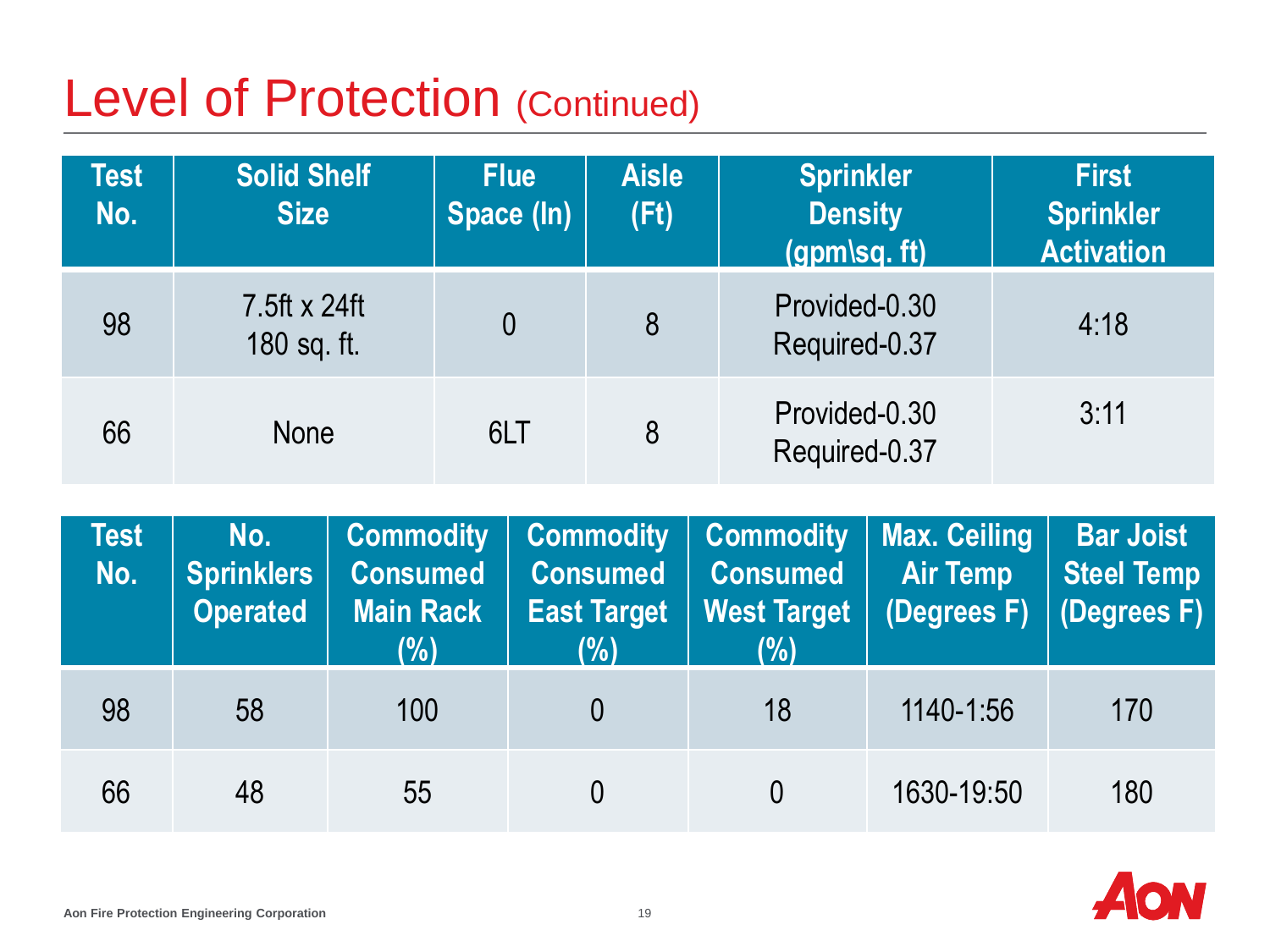Test 98 Test 66



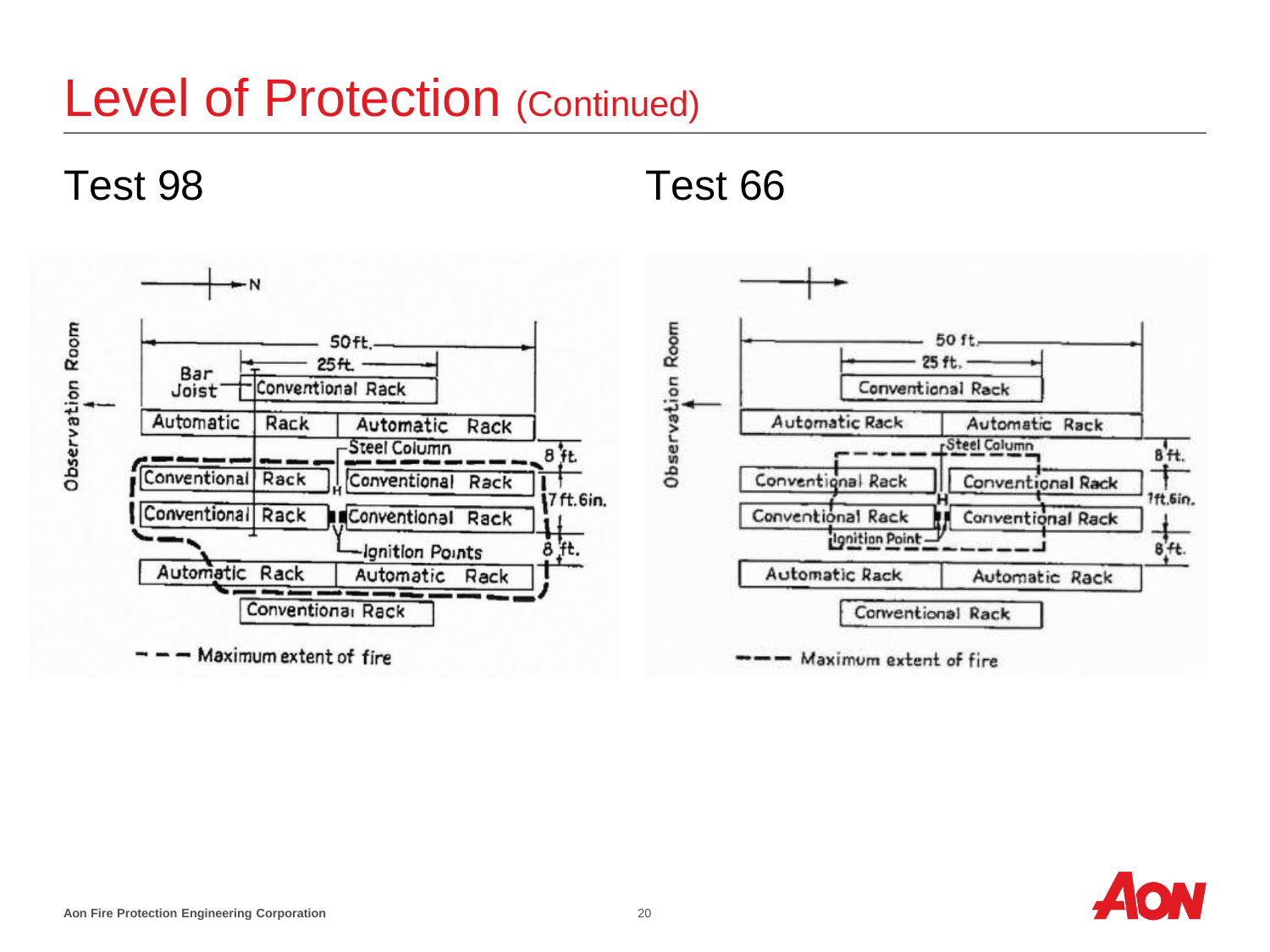#### Solid Shelf Testing

| <b>Test</b><br>No. | <b>Solid Shelf</b><br><b>Dimensions</b>                        | <b>Flue</b><br><b>Space</b><br>$(\ln)$                                         | <b>Aisle</b><br>(Ft) | <b>Sprinkler</b><br><b>Density</b><br>$(gpm\$ sq. ft.)           |  | <b>First</b><br><b>Sprinkler</b><br><b>Activation</b> | No.<br><b>Sprinklers</b><br><b>Operated</b>          |
|--------------------|----------------------------------------------------------------|--------------------------------------------------------------------------------|----------------------|------------------------------------------------------------------|--|-------------------------------------------------------|------------------------------------------------------|
| 147                | 3.5ft x 7.75ft<br>27 sq. ft.                                   | 6LT                                                                            | $\overline{4}$       | Provided-0.45<br>Required-0.45                                   |  | 1:23                                                  | 47                                                   |
| 89                 | <b>None</b><br>(slave pallet)                                  | 6LT                                                                            | $\overline{4}$       | Provided-0.45<br>Required-0.45                                   |  | 2:57                                                  | $\overline{7}$                                       |
|                    |                                                                |                                                                                |                      |                                                                  |  |                                                       |                                                      |
| <b>Test</b><br>No. | <b>Commodity</b><br><b>Consumed</b><br><b>Main Rack</b><br>(%) | <b>Commodity</b><br><b>Consumed</b><br><b>East Target</b><br>$\overline{(\%)}$ |                      | <b>Commodity</b><br><b>Consumed</b><br><b>West Target</b><br>(%) |  | <b>Max. Ceiling</b><br><b>Air Temp</b><br>(Degrees F) | <b>Bar Joist</b><br><b>Steel Temp</b><br>(Degrees F) |
| 147                | 91                                                             | 74                                                                             |                      | $\overline{0}$                                                   |  | 1545-6:00                                             | 175                                                  |

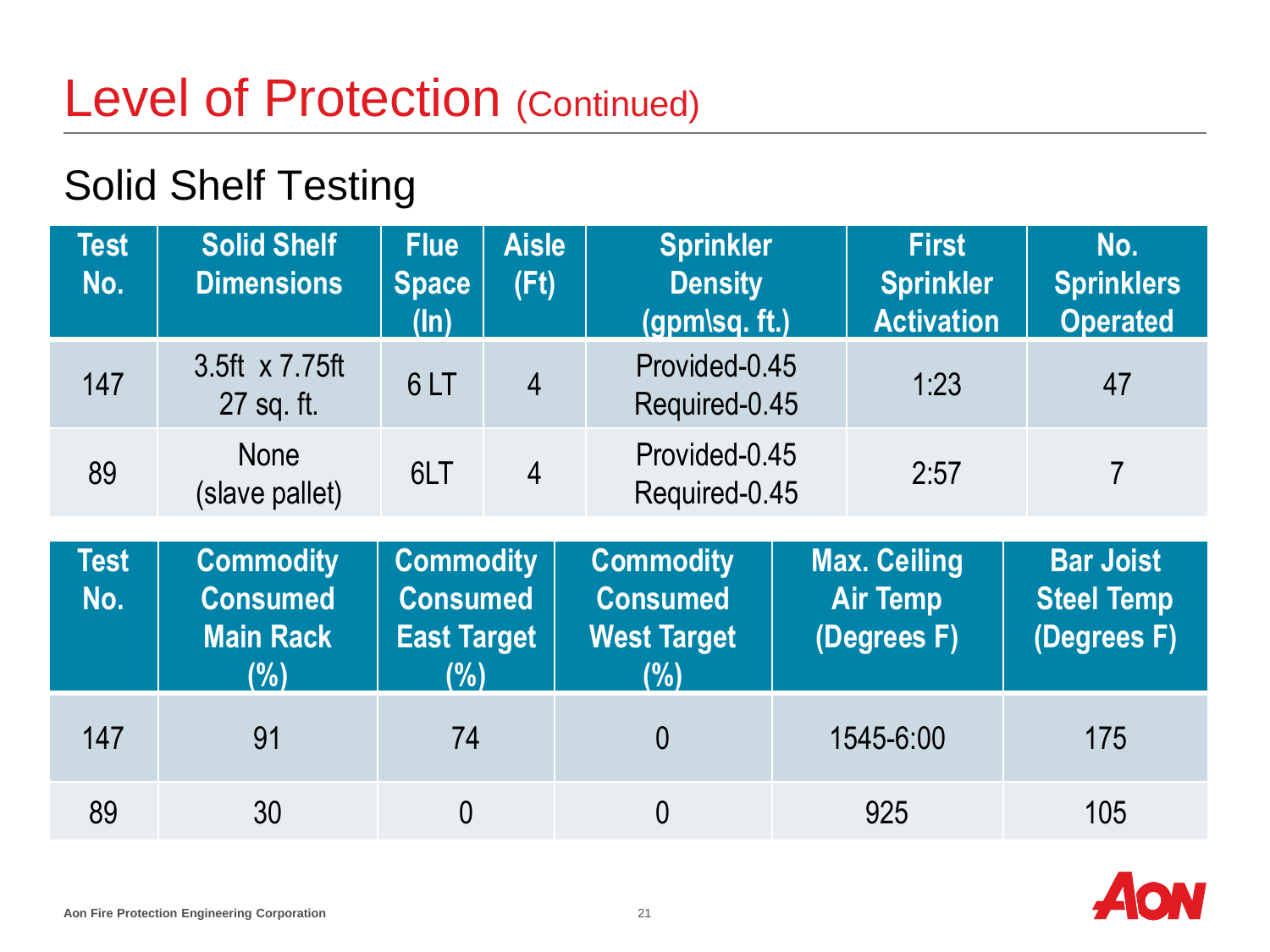Test 147 Test 89



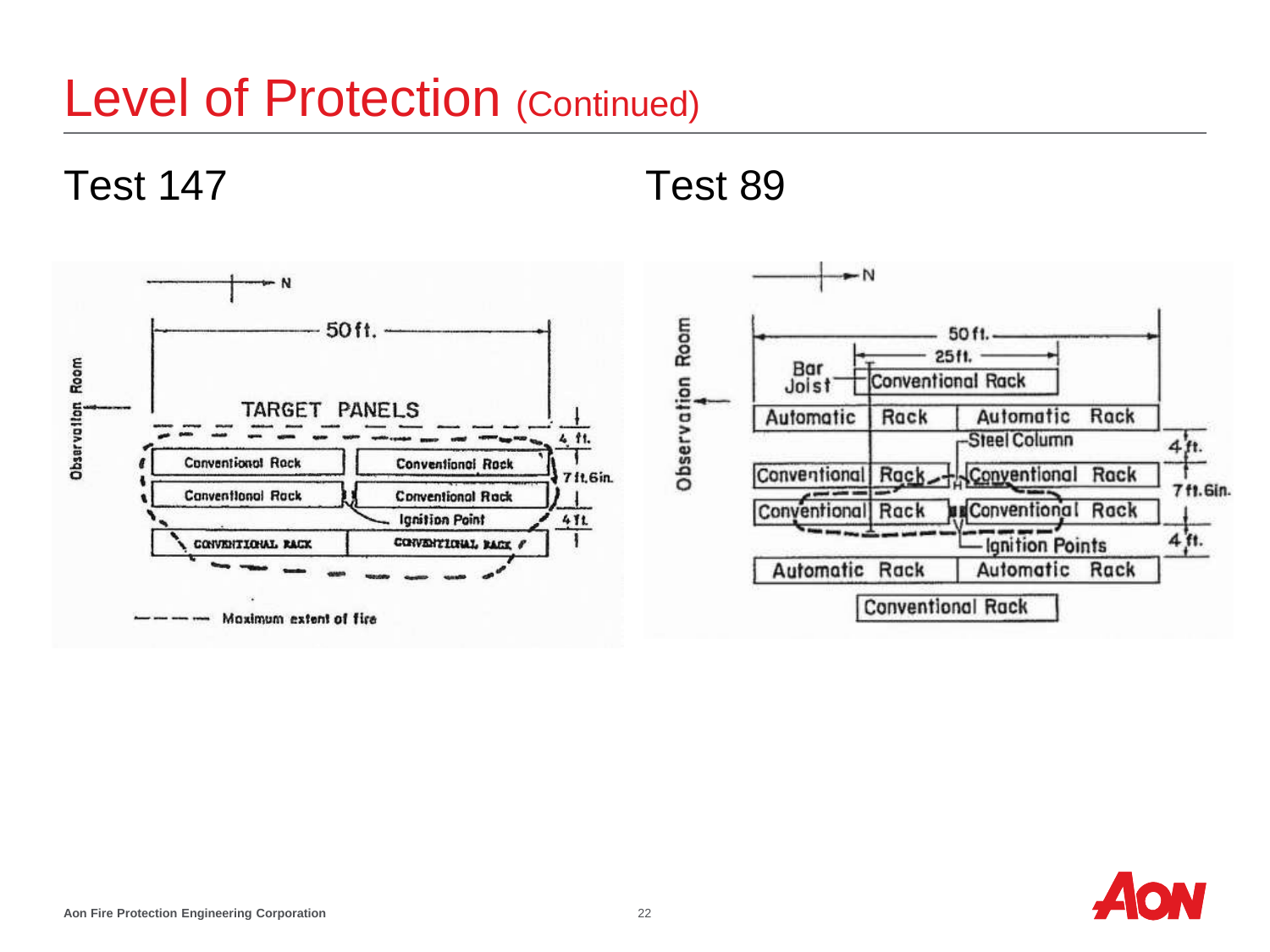#### **Concerns**

#### Use of Insufficient Sprinkler Design Density Test 98

| <b>Test</b><br>No. | <b>Solid Shelf</b><br><b>Dimensions</b> | <b>Flue</b><br><b>Space</b><br>$(\ln)$ | <b>Aisle</b><br>(Ft) | <b>Sprinkler</b><br><b>Density</b><br>(gpm\sq. ft) |
|--------------------|-----------------------------------------|----------------------------------------|----------------------|----------------------------------------------------|
| 98                 | 7.5ft x 24ft<br>180 sq. ft.             | $\overline{0}$                         | 8                    | Provided-0.30<br>Required-0.37                     |
| 66                 | <b>None</b>                             | 6LT                                    | 8                    | Provided-0.30<br>Required-0.37                     |

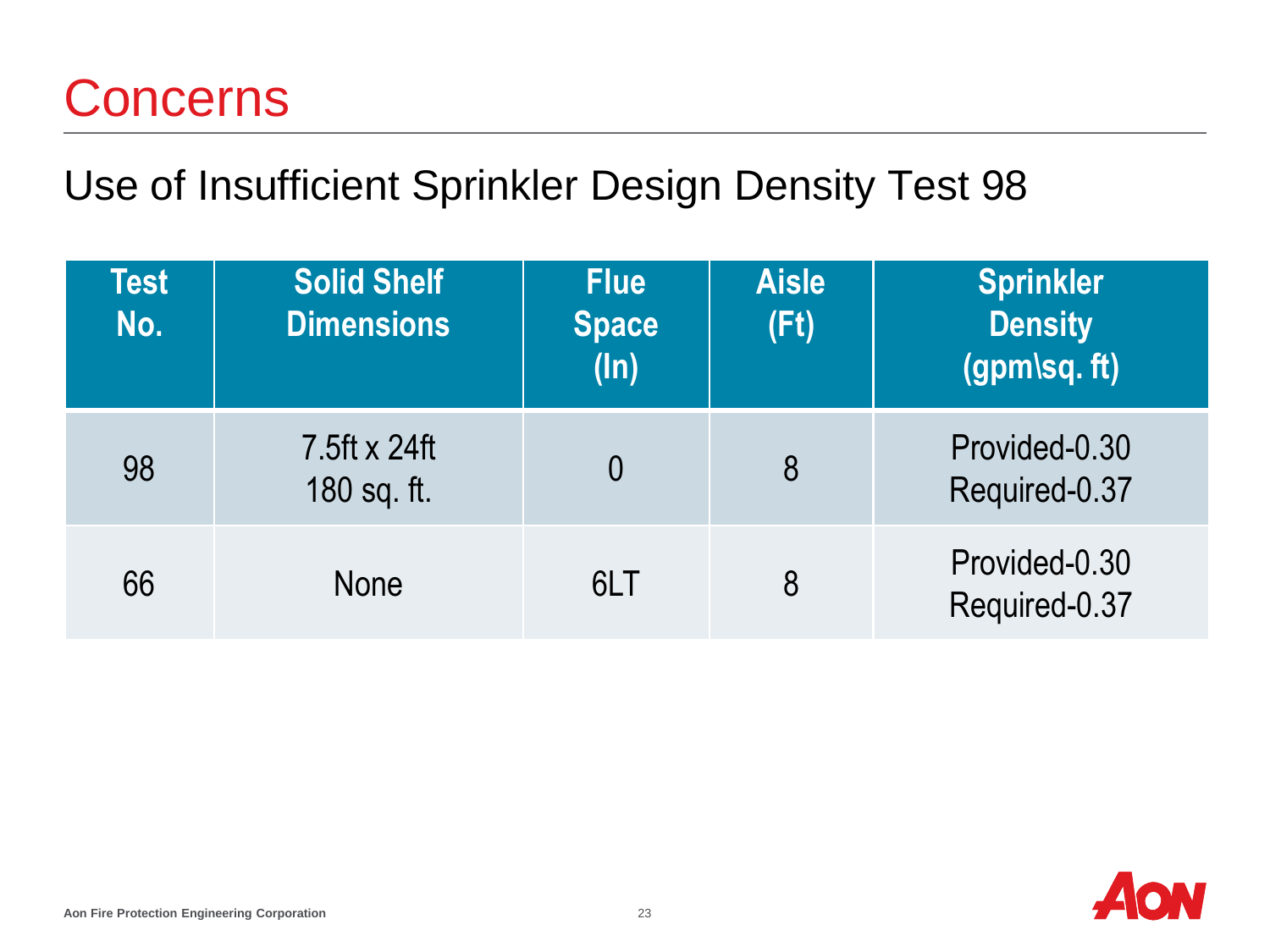## Concerns (Continued)

Use of ½-Inch Orifice Sprinklers

- **Sprinkler Performance vs. Orifice Size** 
	- Rack Storage: 20 ft. High Class II\30 ft. Ceiling
	- Density: 0.37 gpm\sq. ft.



Troup and Vincent *Fire Test Performance of K-Factor 25 Control-Mode Extended-Coverage Sprinklers for Storage Occupancies* – NFPA World Safety Congress May 14, 2001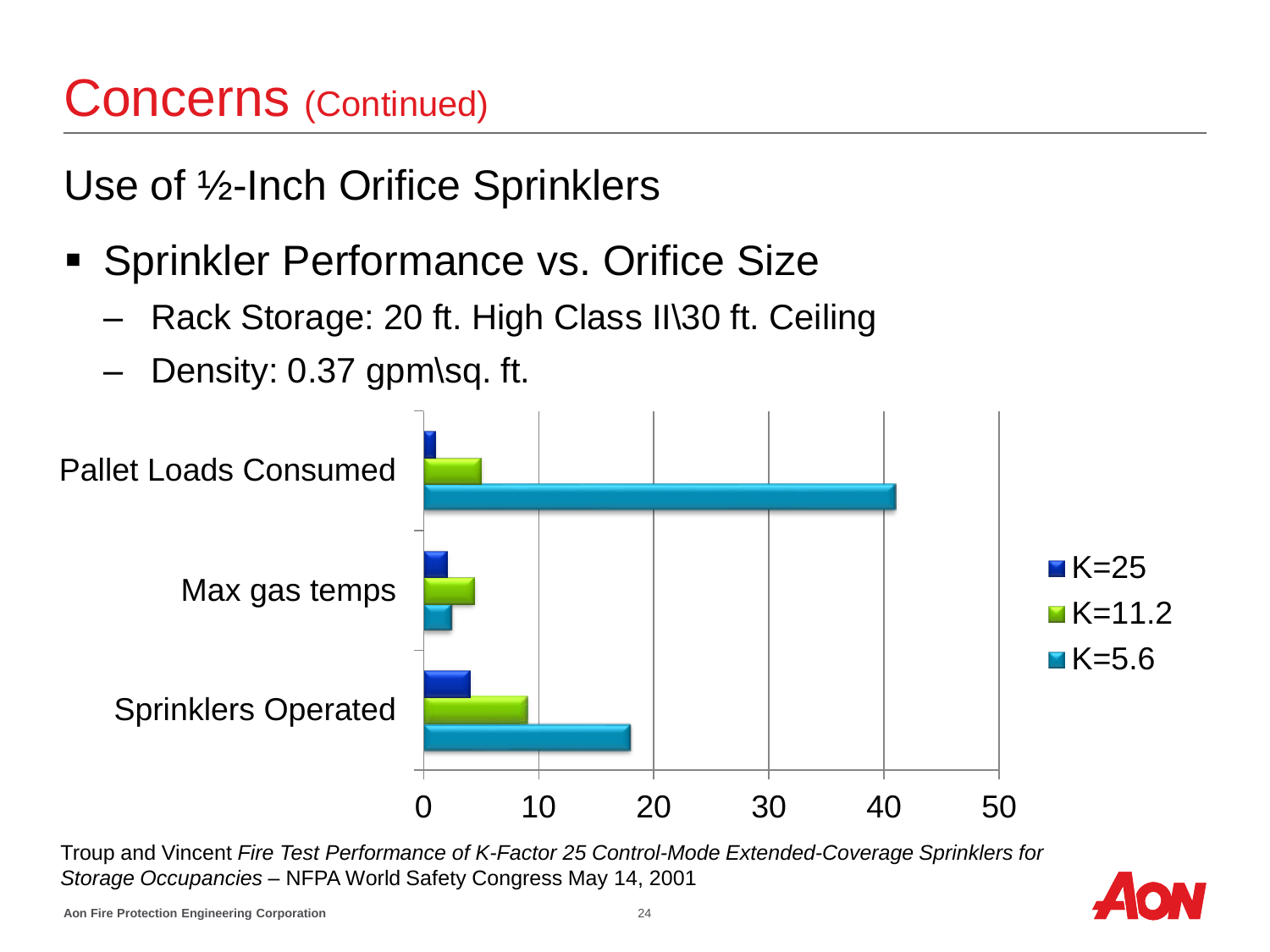Current NFPA 13 Sprinkler Density\Orifice Size Requirements

| <b>Design Density</b><br>(gpm\sq. ft.) | <b>Minimum Sprinkler</b><br><b>K Factor</b><br>(gpm\min-psi 1/2) | <b>Orifice Size</b><br>(Inches) |
|----------------------------------------|------------------------------------------------------------------|---------------------------------|
| $\leq 0.20$                            | 5.6                                                              | 0.5                             |
| $> 0.20 - 0.34$                        | $\geq 8.0$                                                       | $\geq 0.53$                     |
| > 0.34                                 | $\geq 11.2$                                                      | $\geq 0.64$                     |

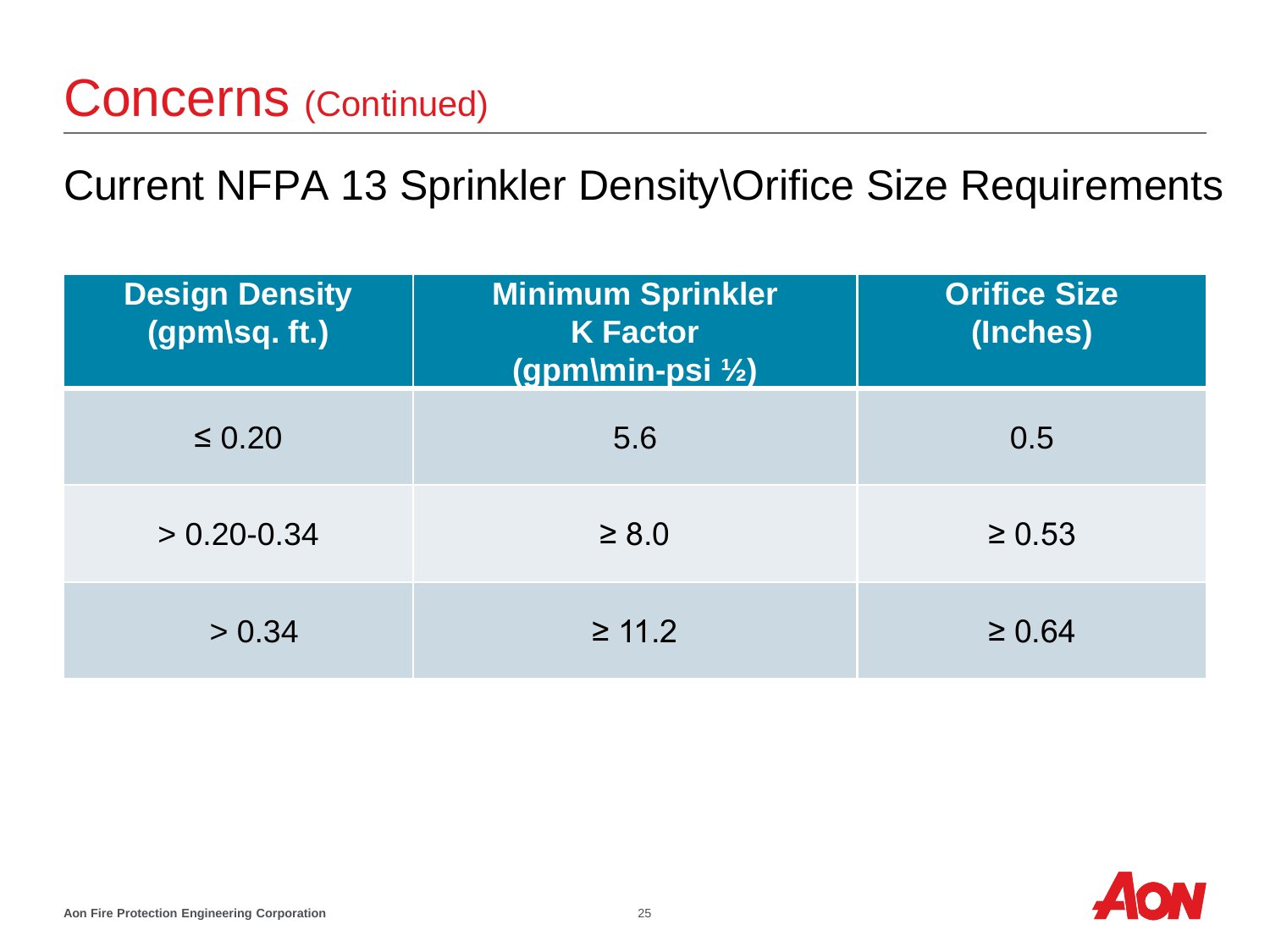#### Concerns (Continued)

#### Use of Slave Pallets



Standard commodity on regular pallet on top of plytood slave pallet.

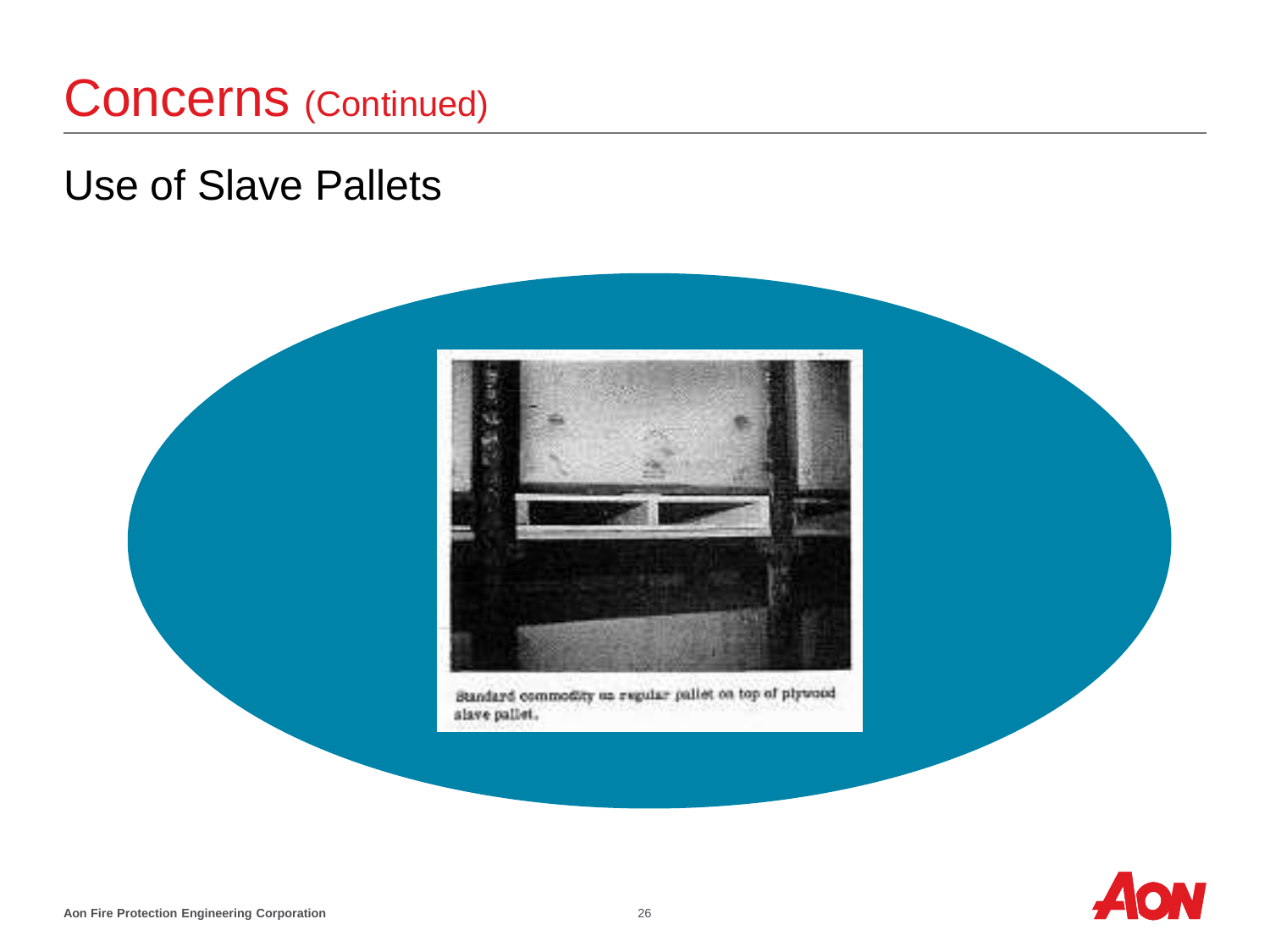#### Concerns (Continued)

#### Review of Fire Behavior

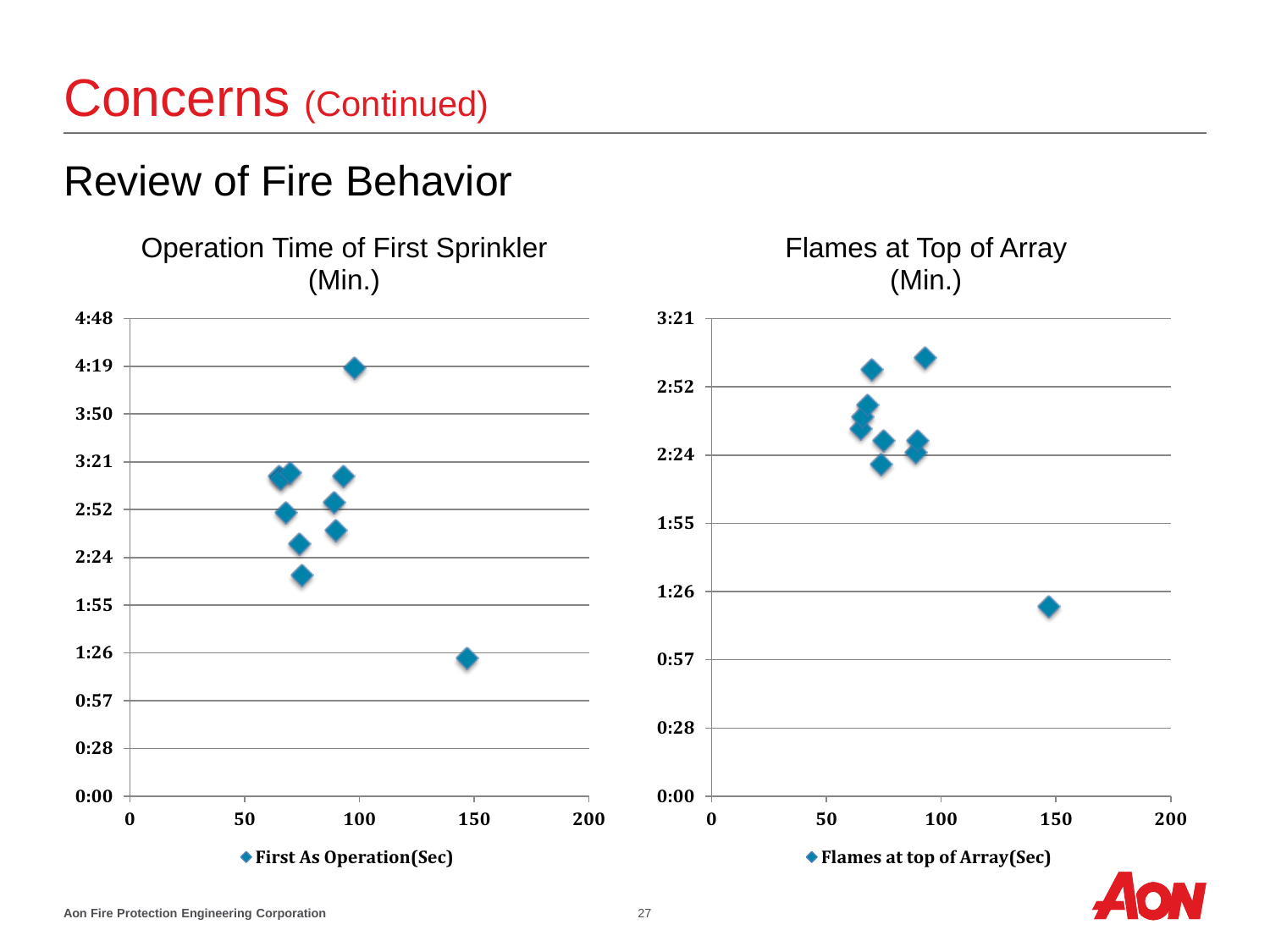# Rack Storage Fire Growth Rate

#### Convective Heat Release Rates per Height of Rack Storage Various Flue Space Width



Ingason H.- Effects of Flue Spaces and the Initial In-Rack Plume Flow-Fire Safety Science, Seventh International Symposium

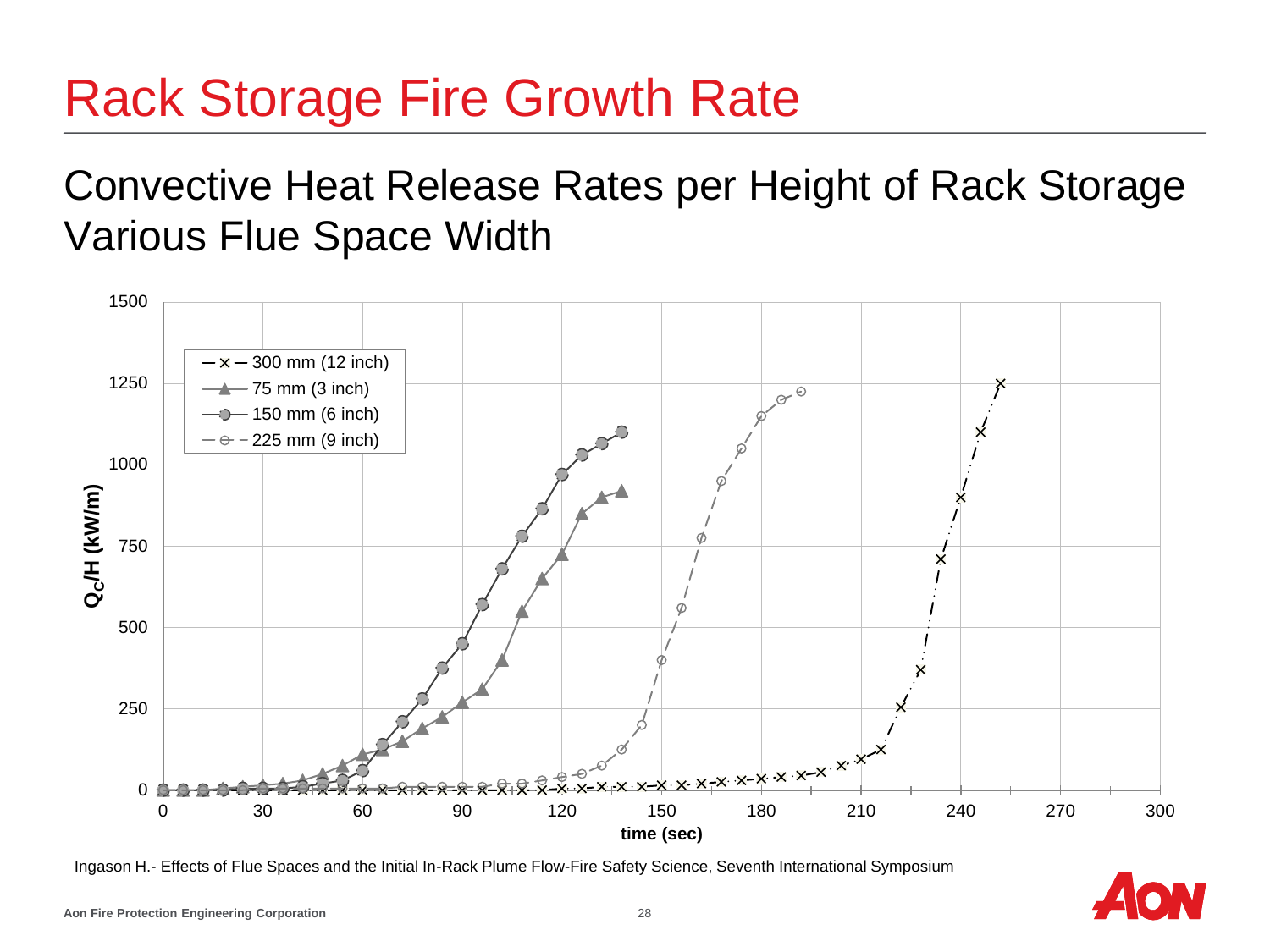#### Rack Storage Fire Protection Committee's Opinion



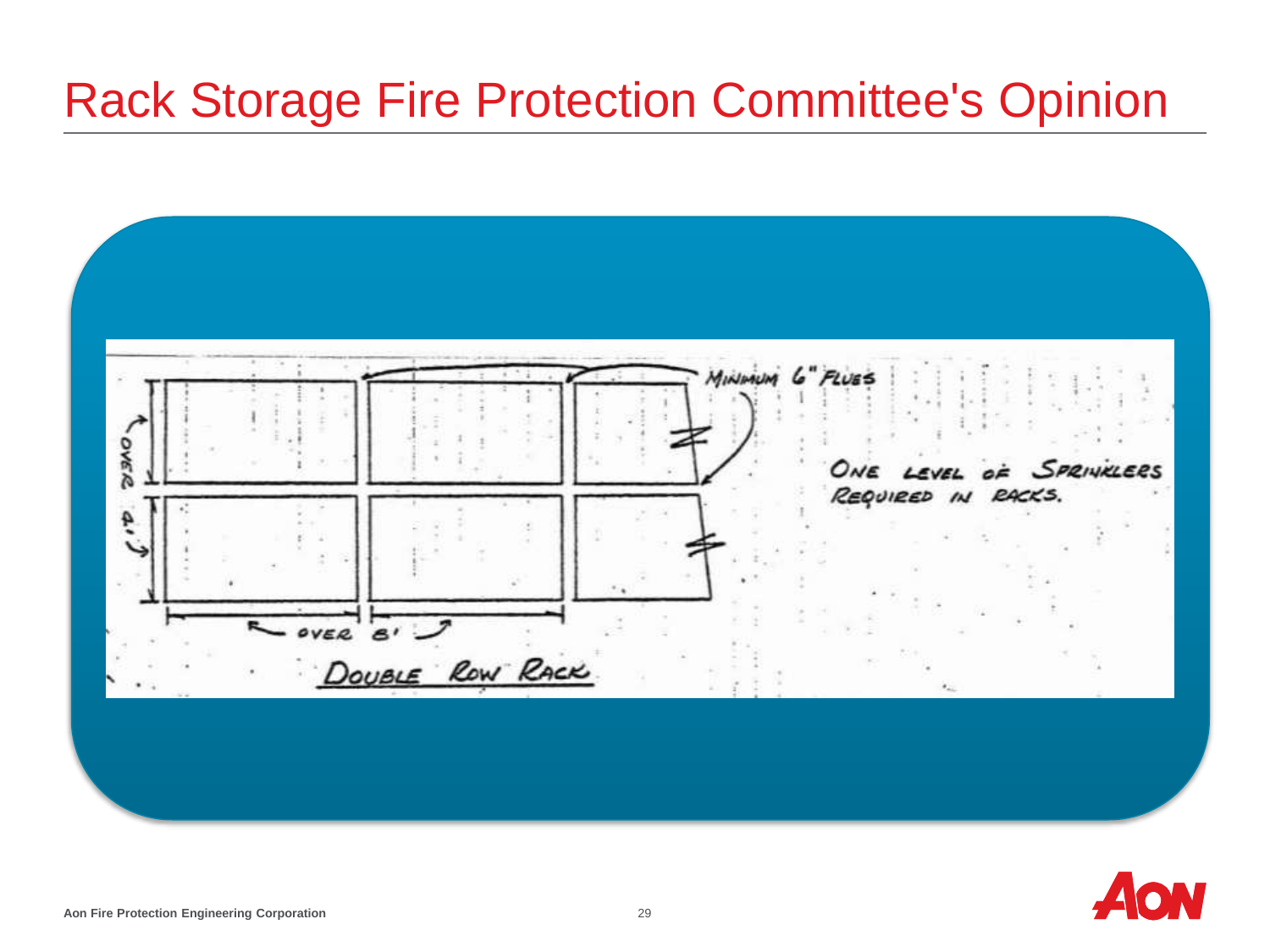#### Observations – General

- Legacy fire testing provides a window into the technical level of science at that time
- Background and a starting point for future research
- Relevance of the work should always be considered

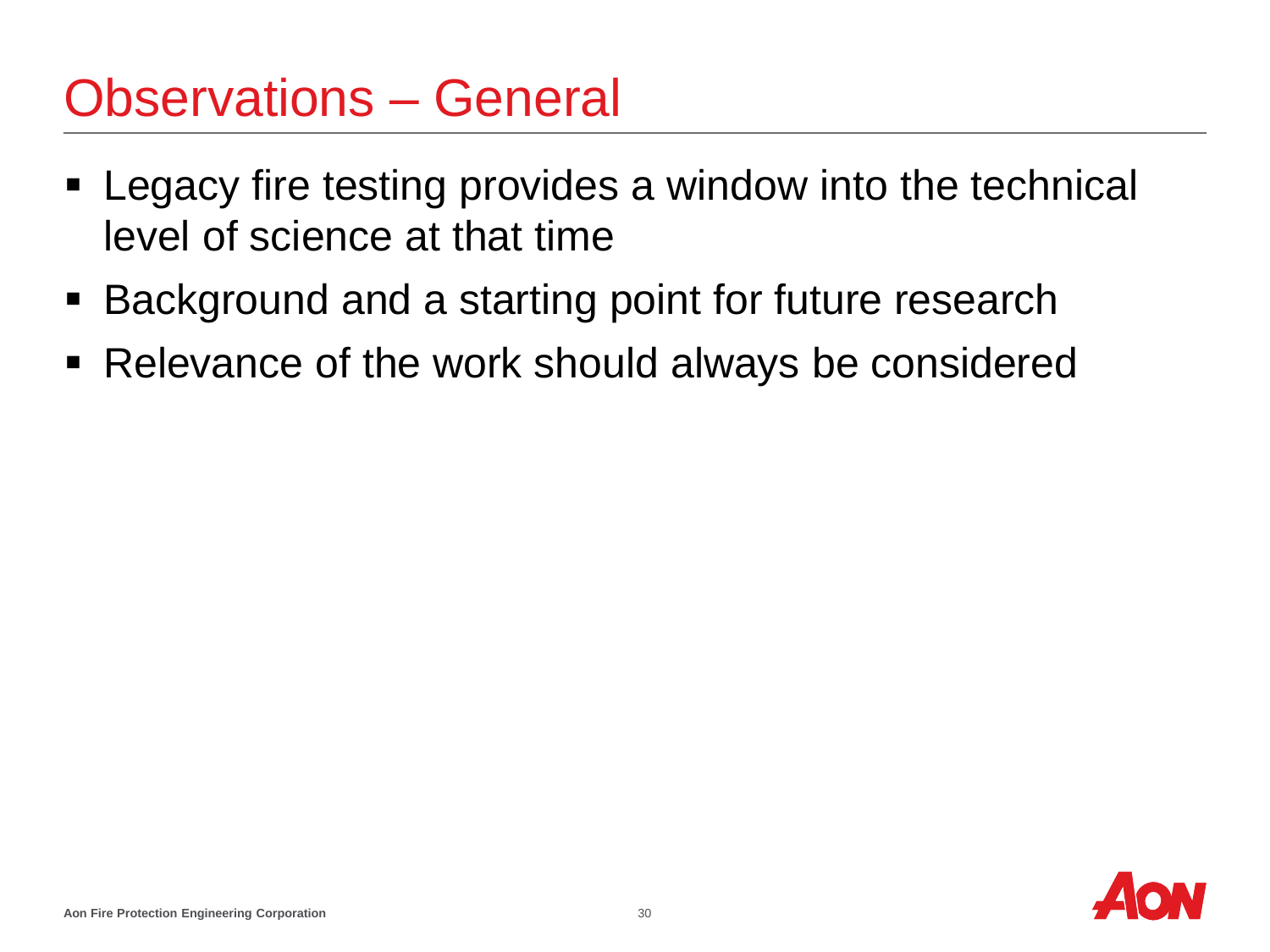### Observations – Specific

- The legacy fire research regarding solid shelf fire protection was appropriate for its time
- The sprinklers used in the testing are now out of date
- **Modern sprinklers perform much better**
- The limited number of tests makes the evaluation of the testing results challenging

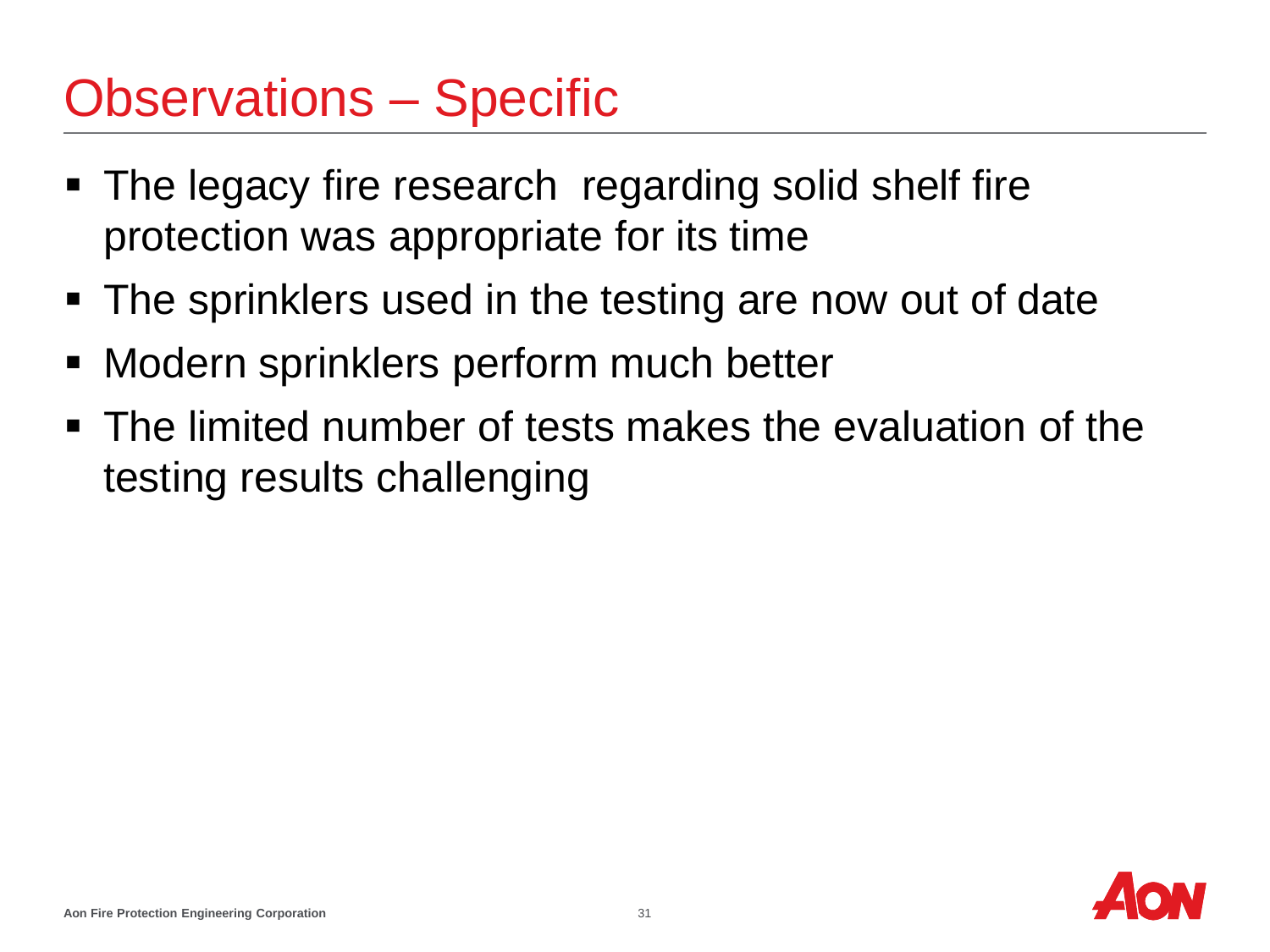"These tests did not yield sufficient information to develop a comprehensive protection standard for solid shelf racks. Items such as increased ceiling density, use of bulkheads, other configuration in racks, and limitation of shelf length and depth should be considered."

*Chester Schirmer, P.E.*

*The Rack Storage Fire Protection Committee*

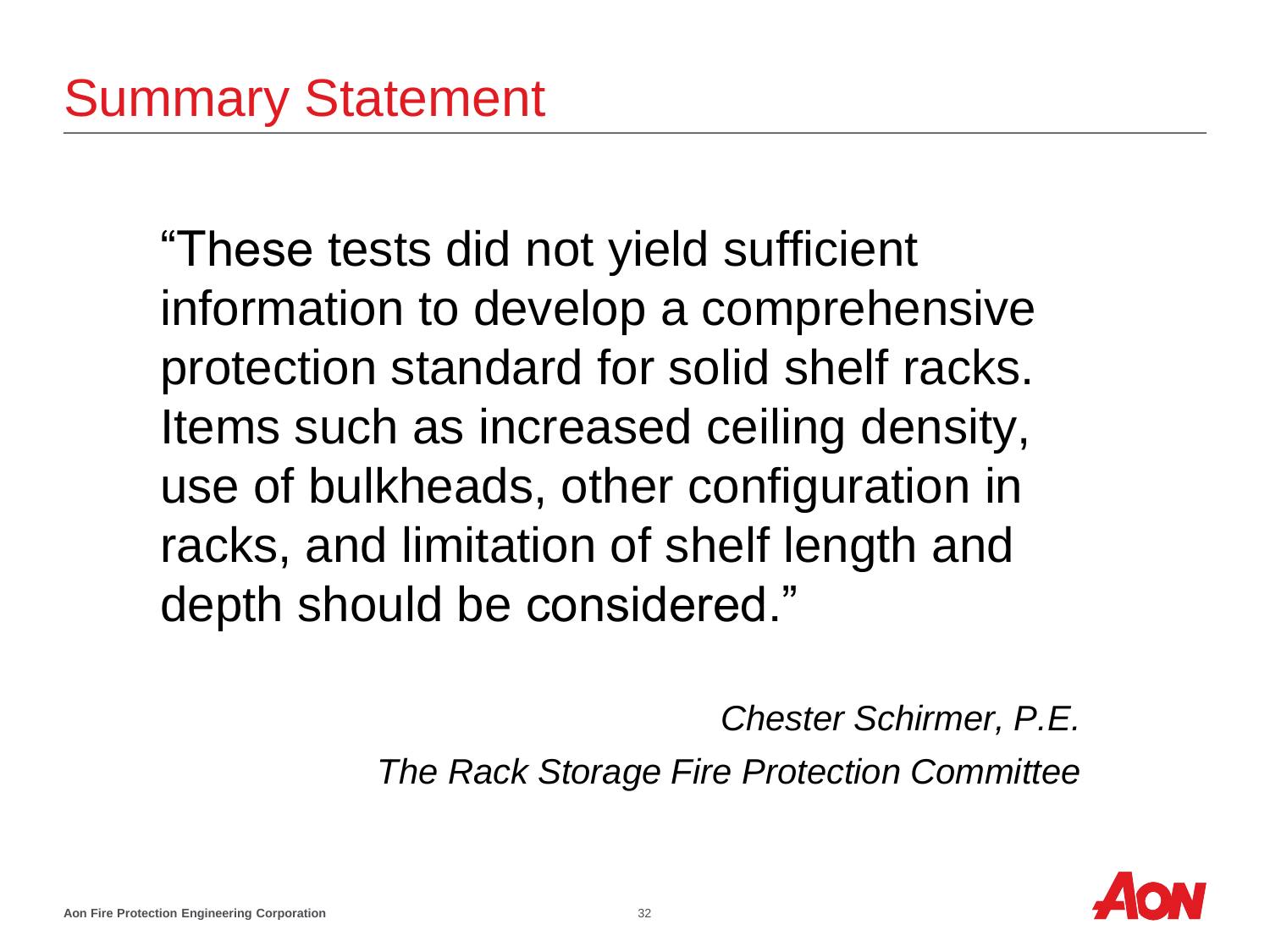## Direction Forward

- Conduct testing program using modern sprinkler technology
- **Expand number tests**
- **Test appropriate variables**